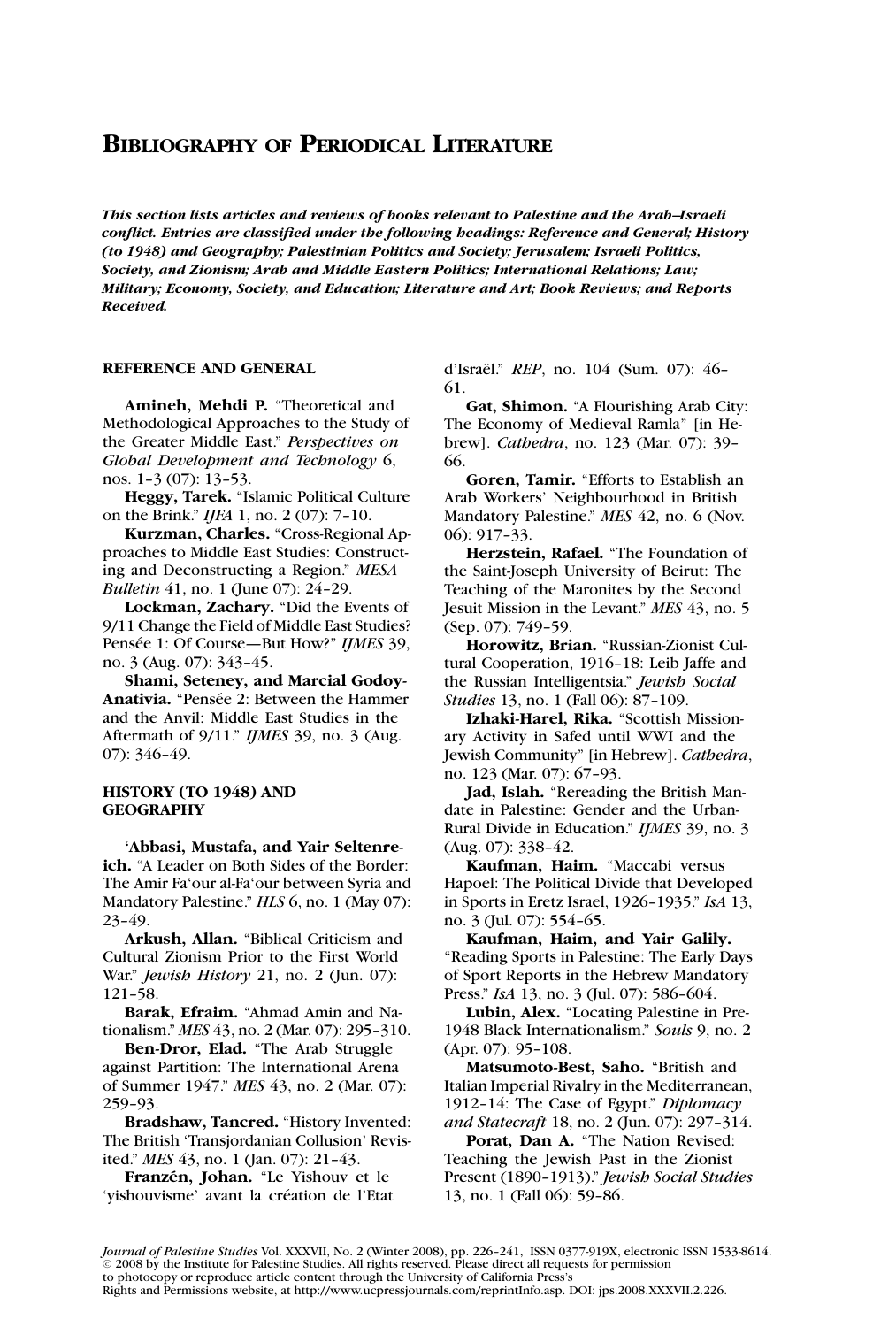**Sharif, Ahmad.** "Memoirs of Ahmad Shukayri: The Authenticity of Biography as a Historical Source" [in Arabic]. *MDF*, no. 71 (Sum. 07): 80–82.

**Sorek, Tamir.** "The Sports Column as a Site of Palestinian Nationalism in the 1940s." *IsA* 13, no. 3 (Jul. 07): 605-16.

**Ulrichsen, Kristian C.** "The British Occupation of Mesopotamia, 1914–1922." *JSS* 30, no. 2 (Apr. 07): 349–77.

**Utting, Kate.** "The Strategic Information Campaign: Lessons from the British Experience in Palestine 1945–1948." *CSP* 28, no. 1 (Apr. 07): 42–62.

**Ziv, Yehuda.** "The 'Zionist' Map of the British Army (1917–1918)" [in Hebrew]. *Cathedra*, no. 123 (Mar. 07): 93–124.

# **PALESTINIAN POLITICS AND SOCIETY**

**Abu-Eid, Abdallah.** "Water as a Human Right: The Palestinian Occupied Territories as an Example." *International Journal of Water Resources Development* 23, no. 2 (Jun. 07): 285–303.

**Alimi, Eitan Y.** "The Israeli Political Arena and Palestinian Contention: The Case of the 'First' Intifada." *BJPS* 37, no. 3 (Jul. 07): 433–53.

**Alon-Mozes, Tal.** "Rooted in the Home Garden and in the Nation's Landscape: Women and the Emerging Hebrew Garden in Palestine." *Landscape Research* 32, no. 3 (Jun. 07): 311–31.

**Armstrong, Vaughn S., Cody G. Boyd, Norman D. Gardner, et al.** "Selection of a Currency Regime for Palestine." *International Business and Economics Research Journal* 6, no. 6 (07): 27-38.

**Bamya, Majed, interview.** "Iranians in Palestine." *Geopolitical Affairs* 1, no. 1 (Spr. 07): 323–30.

**Barghouthi, Iyad.** "The Interrelation between Ideology and Politics in the Inclination of Hamas towards Violence" [in Arabic]. *MDF*, no. 71 (Sum. 07): 53–58.

**Baroud, Ramzy.** "Finding Lessons in Gaza's Bloodshed." *Third World Resurgence*, no. 202 (Jun. 07): 26–27.

**Beckerleg, Susan.** "African Bedouin in Palestine." *African and Asian Studies* 6, no. 3 (07): 289–303.

**Beinin, Joel.** "Letter from al-Tuwani." *MER* 37, no. 3 (Fall 07): 39.

**Ben-Dor, Oren.** "Challenging Core Immorality in Palestine: Philosophical Reflections on the Anti-Apartheid Struggle and the Current 'Boycott of Israel' Debate." *HLS* 6, no. 1 (May 07): 75–105.

Biçakci, Salih. "The Palestinian Parliamentary Legislative Elections 25 January 2006." *Journal of Southern Europe and the Balkans* 9, no. 1 (Apr. 07): 65–78.

**Elbedour, Salman, Anthony J. Onwuegbuzie, Jess Ghannam, et al.** "Posttraumatic Stress Disorder, Depression, and Anxiety among Gaza Strip Adolescents in the Wake of the Second Uprising (Intifada)." *Child Abuse and Neglect* 31, no. 7 (Jul. 07): 719–29.

**Falk, Richard.** "Slouching towards a Palestinian Holocaust." *Third World Resurgence*, no. 202 (07): 18–21.

**Farraj, Khaled.** "The Agony of Hebron as a Result of Occupation and State Absence" [in Arabic]. *MDF*, no. 71 (Sum. 07): 102–7.

**"Fatah and Hamas (Poll)."** *Atlantic Monthly* 300, no. 2 (Sep. 07).

**Frederiksen, Harald D.** "A Federation of Palestine and Jordan: A Chance for Peace?" *MEP* 14, no. 2 (Jun. 07): 30-43.

**Giacaman, Rita, Niveen M. Abu-Rmeileh, Abdullatif Husseini, et al.** "Humiliation: The Invisible Trauma of War for Palestinian Youth." *Journal of Public Health* 121, no. 8 (Jun. 07): 563–71.

**Grey, Mary.** "From Grotto to Ghetto: Holy Land Diary, November 2006." *HLS* 6, no. 1 (May 07): 1–5.

**Haj-Yahia, Muhammad M.** "Challenges in Studying the Psychological Effects of Palestinian Children's Exposure to Political Violence and Their Coping with This Traumatic Experience." *Child Abuse and Neglect* 31, no. 7 (07): 691–97.

**Havrelock, Rachel.** "My Home is Over Jordan: River as Border in Israeli and Palestinian National Mythology." *National Identities* 9, no. 2 (Jun. 07): 105–26.

**Herzog, Hanna, and Taghreed Yahia-Younis.** "Men's Bargaining with Patriarchy: The Case of Primaries within Hamulas in Palestinian Arab Communities." *Gender and Society* 21, no. 4 (Aug. 07): 579–602.

**Høigilt, Jacob.** "Islamism, Pluralism and the Palestine Question: The Case of Hizbullah." *BRIJMES* 34, no. 2 (07): 123–36.

**Hourani, Faysal.** "Hamas between the Unseen (*al-Ghayb*) and the Real." *PIJPEC* 14, no. 2 (07): 87–93.

**Jokman, Georges, et al. (roundtable).** "The Prospect of the Palestinian National Project within the Dual Partition of Power" [in Arabic]. *MDF*, no. 71 (Sum. 07): 23– 36.

**Jumaa, Mohammad. ´** "The Palestinian Crisis and Hamas's Regional Relations" [in Arabic]. *SD* 43, no. 170 (Oct. 07): 138–41.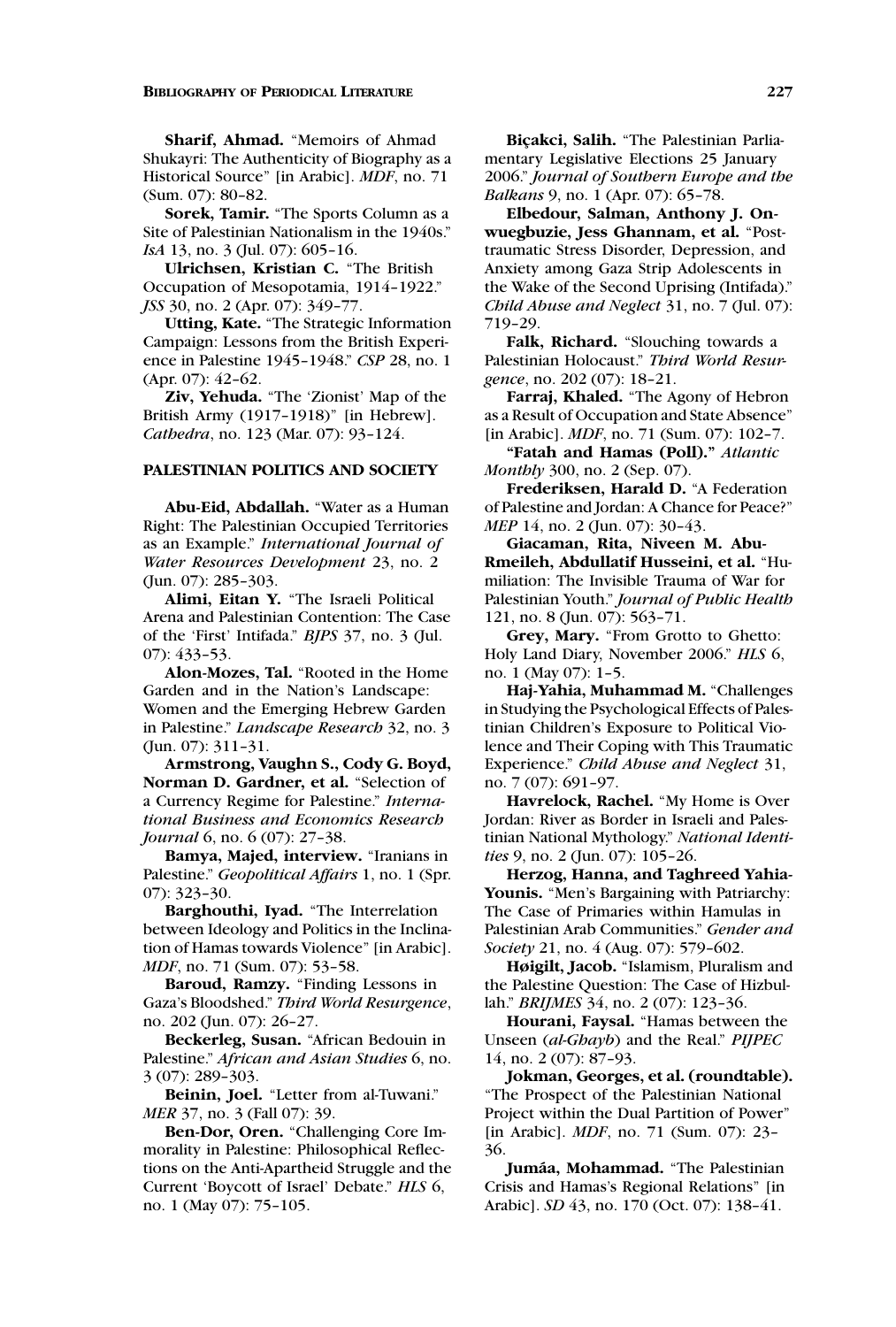**Khalili, Laleh.** "Heroic and Tragic Pasts: Mnemonic Narratives in the Palestinian Refugee Camps." *Critical Sociology* 33, no. 4 (07): 731–59.

**Klaus, Daniela, Jana Suckow, and Bernhard Nauck.** "The Value of Children in Palestine and Turkey: Differences and the Consequences for Fertility." *Current Sociology* 55, no. 4 (Jul. 07): 527–44.

**Klawitter, Simone.** "Water as a Human Right: The Understanding of Water Rights in Palestine." *International Journal of Water Resources Development* 23, no. 2 (Jun. 07): 303–27.

**Klein, Menachem.** "Hamas in Power." *MEI* 61, no. 3 (Sum. 07): 442-59.

**al-Krenawi, Alean, J. R. Graham, and M. A. Sehwail.** "Tomorrow's Players under Occupation: An Analysis of the Association of Political Violence with Psychological Functioning and Domestic Violence Among Palestinian Youth." *American Journal of Orthopsychiatry* 77, no. 3 (07): 427– 33.

**Laurens, Henry.** "Nouveaux regards sur la question de Palestine." *REP*, no. 104 (Sum. 07): 3–28.

**Lindsay, Jane.** "The Impact of the Second Intifada: An Exploration of the Experiences of Palestinian Psychosocial Counselors and Social Workers." *Illness, Crisis and Loss* 15, no. 2 (07): 137–54.

**Long, Joanna.** "Embodied Politics: Palestinian Students in the United Kingdom Tackle Media Misrepresentations." *Arab World Geographer* 9, no. 3 (Fall 06): 4–32.

**Maissy-Noy, Rachel.** "Palestinian Historiography in Relation to the Territory of Palestine." *MES* 42, no. 6 (Nov. 06): 889–905.

**Majdalani, Ahmad.** "The Serious Threats Facing the Palestinian National Project." *PIJPEC* 14, no. 2 (07): 37–42.

**Mavroudi, Elizabeth.** "Learning to be Palestinian in Athens: Constructing National Identities in Diaspora." *Global Networks: A Journal of Transnational Affairs* 7, no. 4 (Oct. 07): 392–411.

**Migdad, Mohammed.** "Future Scenarios after the Gaza Events." *PIJPEC* 14, no. 2 (07): 48–51.

**Mulawah, Abdel Rahim, interview.** "The Palestinian Prisoners' Document as a Reaction to the Marginalization of Their Role and the Incapability of Agreement among Leaders" [in Arabic]. *MDF*, no. 71 (Sum. 07): 97–101.

**Naaman, Dorit.** "Brides of Palestine/Angels of Death: Media, Gender, and Performance in the Case of the Palestinian Female Suicide Bombers." *Signs* 32, no. 4 (07): 933–56.

**Najjar, Orayb A.** "After the Fall: Palestinian Communist Journalism in the Post– Cold War World." *Rethinking Marxism* 19, no. 3 (Jul. 07): 337–60.

**Pollak, Joel.** "A Northern Ireland Solution for the West Bank?" *PIJPEC* 14, no. 2 (07): 62–68.

**Qouta, Samir, Raija-Leena Punamaki, Edith Montgomery, et al.** "Predictors of Psychological Distress and Positive Resources among Palestinian Adolescents: Trauma, Child, and Mothering Characteristics." *Child Abuse and Neglect* 31, no. 7 (Jul. 07): 691–717.

**Qurei', Ahmed [Abu Ala'].** "The Oslo Accords: A Palestinian Perspective." *IJFA* 1, no. 2 (07): 33–40.

**Rajamoorthy, T.** "The Alvaro de Soto Report and the Current Crisis in Palestine." *Third World Resurgence*, no. 202 (Jun. 07): 14–17.

**Ravenel, Bernard.** "1967–2007: La parabole de l'OLP." *CM*, no. 62 (Sum. 07).

**Sayigh, Yezid.** "Inducing a Failed State in Palestine." *Survival* 49, no. 3 (Sep. 07): 7–39.

**Schweitzer, Yoram.** "Palestinian *Istishhadia*: A Developing Instrument." *Studies in Conflict and Terrorism* 30, no. 8 (Aug. 07): 667–89.

**Takieddine, Sleiman, et al. (roundtable).** "The Palestinian Camps and the Lebanese State: Ramifications of the Nahr al-Barid Operation" [in Arabic]. *MDF*, no. 71 (Sum. 07): 5–22.

**Toman, Cheryl.** "The Link between Women's Studies Programs and Grassroots Organizations in Lebanon, the Balkans, and the Palestinian Territories: A Comparative Study." *ASQ* 28, no. 2 (Spr. 06): 55–68.

**Youngs, Tim, and Ben Smith.** "Hamas and the Seizure of Gaza." *House of Commons Library Research Paper* 7, no. 60 (6 Jul. 07): 1–34.

# **JERUSALEM**

**Abu Zayyad, Ziad.** "The 'Unification' of Jerusalem." *PIJPEC* 14, no. 1 (07): 56–59.

**Amirav, Moshe.** "The Disintegration of the Jerusalem Unification Policy." *PIJPEC* 14, no. 1 (07): 9–15.

**Biatra-Rayan, Nora, and Daniela Yanai.** "The Impact of the Separation Wall on Jerusalem." *PIJPEC* 14, no. 1 (07): 27–42.

**Braverman, Irus.** "Powers of Illegality: House Demolitions and Resistance in East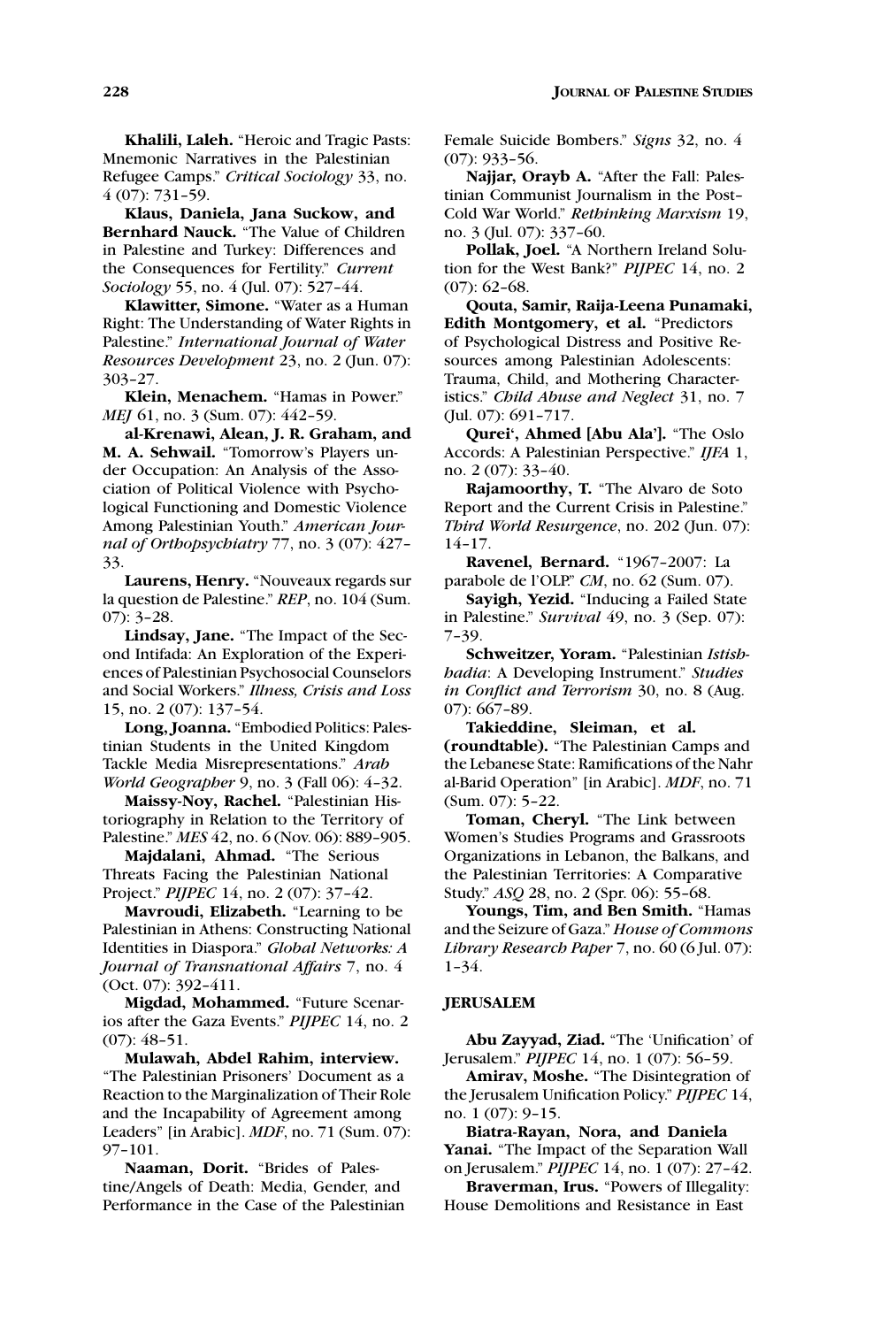#### **BIBLIOGRAPHY OF PERIODICAL LITERATURE 229**

Jerusalem." *Law and Social Inquiry* 32, no. 2 (May 07): 333–72.

**Demetriou, Olga.** "Freedom Square: The Unspoken Reunification of a Divided City." *Hagar* 7, no. 1 (07): 55–78.

**Drammeh, Alhagi M.** "Challenges of Islamic Jerusalem." *Journal of Middle Eastern Geopolitics* 2, no. 7 (Mar. 07): 9–22.

**Ju'beh, Nazmi.** "East Jerusalem: 40 Years of Occupation." *PIJPEC* 14, no. 1 (07): 16– 23.

**Katz, Itamar, and Ruth Kark.** "The Church and Landed Property: The Greek Orthodox Patriarchate of Jerusalem." *MES* 43, no. 3 (May 07): 383–408.

**Klein, Menachem.** "When the 1967 War and the 1977 Peace Visited My Home in Jerusalem." *PIJPEC* 14, no. 1 (07): 60–63.

**Lapidoth, Ruth.** "Some Reflections on Jerusalem." *PIJPEC* 14, no. 1 (07): 51–55.

**Margalit, Meir.** "Discrimination and Deprivation in Jerusalem." *PIJPEC* 14, no. 1 (07): 24–28.

**Podhoretz, Norman.** "Jerusalem: The Scandal of Particularity: Thinking about the Future of Israel's Capital City—And about the Mystery of Jewish Survival." *Commentary* 124, no. 1 (Jan. 07): 34–40.

**Pullan, Wendy, Phillip Misselwitz, Rami Nasrallah, et. al.** "Jerusalem's Road— An Inner-City Frontier?" *City* 11, no. 2 (Jul. 07): 176–98.

**Sabella, Bernard.** "The Socioeconomic Impact of the Wall on East Jerusalem." *PIJPEC* 14, no. 1 (07): 29–36.

**Sha'ban, Ibrahim M.** "Jerusalem in Public International Law." *PIJPEC* 14, no. 1 (07): 43–50.

# **ISRAELI POLITICS, SOCIETY, AND ZIONISM**

**Abdel Karim, Ibrahim.** "Occupied Golan in Israeli Media" [in Arabic]. *SA*, no. 126 (Sum. 07): 129–49.

**Abu Fakhr, Sakr.** "The Israeli Role in Iraq" [in Arabic]. *SA*, no. 126 (Sum. 07): 72–78.

**Abu-Saad, Ismael.** "The Portrayal of Arabs in Textbooks in the Jewish School System in Israel." *ASQ* 29, no. 1 (Win. 07): 1–38.

**Alexander, E.R.** "Planning Rights in Theory and Practice: The Case of Israel." *International Planning Studies* 12, no. 1 (Feb. 07): 3–19.

**Alperovich, Amichai.** "Israel's Integration within the Olympic Movement, 1948– 1951." *IsA* 13, no. 3 (Jul. 07): 642–52.

**Amara, M.** "Teaching Hebrew to Palestinian Pupils in Israel." *Current Issues in Language Planning* 8, no. 2 (07): 243–57.

**Arnon, Arie.** "Israeli Policy towards the Occupied Palestinian Territories: The Economic Dimension, 1967–2007." *MEJ* 61, no. 4 (Fall 07): 573–95.

**Ayturk, Ilker. ¨** "Attempts at Romanizing the Hebrew Script and their Failure: Nationalism, Religion and Alphabet Reform in the Yishuv." *MES* 43, no. 4 (Jul. 07): 625–45.

**Ben-Ari, Adital, and Yoav Lavee.** "The Effect of Security-Related Stress on Dyadic Closeness among Jews and Arabs in Israel: A Daily Diary Study." *Family Process* 46, no. 3 (Sep. 07): 381–93.

**Ben Israel, Talia.** "The Integration of Physical Education into the Curriculum of Israel's Pre-State Education System." *IsA* 13, no. 3 (Jul. 07): 566–85.

**Ben-Porat, Guy, and Fany Yuval.** "Israeli Neo-Conservatism: Rise and Fall?" *ISF* 22, no. 1 (Sum 07): 3–25.

**Ben-Tsur, Dalia.** "Political Conflict Confronted through Prison Education: A Case Study of Israeli Teachers Working with Palestinian Prisoners." *Journal of Correctional Education* 58, no. 2 (Jun. 07): 108–28.

**Berger, Rony, Ruth Pat-Horenczyk, and Marc Gelkopf.** "School-Based Intervention for Prevention and Treatment of Elementary Students' Terror-Related Distress in Israel: A Quasi-Randomized Controlled Trial." *Journal of Traumatic Stress* 20, no. 4 (Aug. 07): 541–51.

**Bernstein, Alina.** "'Running Nowhere': National Identity and Media Coverage of the Israeli Football Team's Attempt to Qualify for EURO 2000." *IsA* 13, no. 3 (Jul. 07): 653–64.

**Berrebi, Claude, and Darius Lakdawalla.** "How Does Terrorism Risk Vary across Space and Time? An Analysis Based on the Israeli Experience." *Defence and Peace Economics* 18, no. 2 (Apr. 07): 113–31.

**Bick, Etta.** "A Clash of Authority: Lay Leaders and Rabbis in the National Religious Party." *IsA* 13, no. 2 (Apr. 07): 401–17.

**Boehm, Amnon.** "Immigrant Participation in Decision-Making Processes at the Local Level: A Comparison of Immigrants and Veterans in Israel." *IM* 45, no. 4 (Oct. 07): 135–73.

**Bronstein, Eitan, and Norma Musih, interview.** "'A Different Kind of Memory': An Interview with Zochrot." *MER* 37, no. 3 (Fall 07): 34–38.

**Bsoul, Labeeb A.** "The Status of Palestinians in Israel: 1948–Oslo." *ASQ* 28, no. 2 (Spr. 06): 27–54.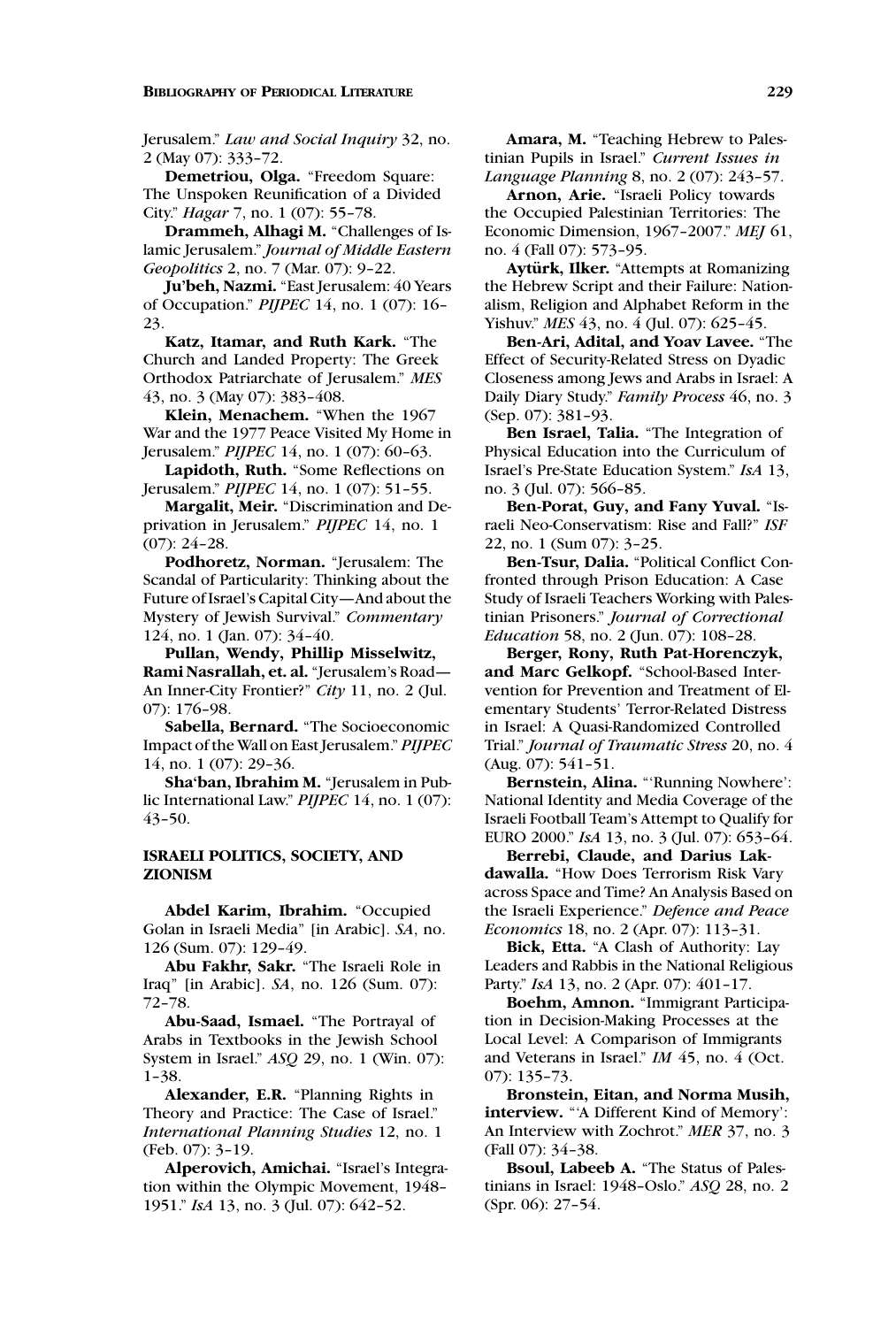**Cohen, Saul B.** "Jewish Geopolitics: Nationalism and the Ties between the State and the Land." *National Identities* 9, no. 1 (Mar. 07): 27–34.

**Cohen, Yinon, and Irena Kogan.** "Next Year in Jerusalem or in Cologne? Labour Market Integration of Jewish Immigrants from the Former Soviet Union in Israel and Germany in the 1990s." *European Sociological Review* 23, no. 2 (07): 155– 68.

**Cutter, William.** "A Language for Zionist Reciprocity." *CCAR Journal* 54, no. 2 (Spr. 07): 7–26.

**Da'Na, Seif.** "Correcting Corrections: De-Reifying the New Israeli Historiography." *ASQ* 28, no. 2 (Spr. 06): 1–26.

**Davids, Stanley M.** "A Proposed Taxonomy for a Twenty-First–Century Theology of Reform Zionism." *CCAR Journal* 54, no. 2 (Spr. 07): 27–41.

**Dror, Yuval.** "The History of Israeli Nonformal Education, 1920–2000: Dimensions Drawn from the Past." *ISF* 22, no. 1 (Sum. 07): 75–99.

**Fenster, Tovi, and Ilan Vizel.** "Globalization, Sense of Belonging and the African Community in Tel Aviv-Jaffa." *Hagar* 7, no. 1 (07): 7–24.

**First, Anat, and Eli Avraham.** "Globalization/Americanization and Negotiating National Dreams: Representations of Culture and Economy in Israeli Advertising." *ISF* 22, no. 1 (Sum 07): 55– 74.

**Frenkel-Faran, Atara.** "The Media in the 2006 Israeli Elections: Who's Manufacturing Consent? Framing the Spin-Doctors." *IsA* 13, no. 2 (Apr. 07): 418-42.

**Galily, Yair.** "Sport, Politics and Society in Israel: The First Fifty-Five Years." *IsA* 13, no. 3 (Jul. 07): 515–28.

**Gelber, Yoav.** "Some Basic Issues of the Zionist/Post-Zionist Controversy." *Midstream* 53, no. 3 (May–Jun. 07): 2–8.

**Gerstenfeld, Manfred.** "The Run-up to the Election." *IsA* 13, no. 2 (Apr. 07): 251– 65.

**Ghanem, Asad, and Muhannad Mustafa.** "The Palestinians in Israel and the 2006 Knesset Elections: Political and Ideological Implications of Election Boycott." *HLS* 6, no. 1 (May 07): 51–73.

**Haklai, Oded.** "Religious-Nationalist Mobilization and State Penetration: Lessons from Jewish Settlers' Activism in Israel and

the West Bank." *Comparative Political Studies* 40, no. 6 (Jun. 07): 713–39.

**Halkin, Hillel.** "The First Hebrew City: Tel Aviv Has Been Subjected to More than Its Fair Share of Myth-Making, Pro and Con." *Commentary* 123, no. 2 (Feb. 07): 53–59.

**——.** "If Israel Ceased to Exist: The Jewish State, the Jewish Diaspora, and the Jewish Future—A Meditation." *Commentary* 123, no. 6 (Jun. 07): 30–35.

**——.** "Israel: The Waiting Game." *Commentary* 123, no. 3 (Mar. 07): 17–23.

**Halperin, Irin.** "Between the Lines: The Story of Machsom Watch." *Journal of Humanistic Psychology* 47, no. 3 (Jul. 07): 333–39.

**Halperin, Liora R.** "Orienting Language: Reflections on the Study of Arabic in the Yishuv." *Jewish Quarterly Review* 96, no. 4 (Fall 06): 481–89.

**Harif, Haggai.** "Israeli Sport in the Transition from a Mandatory Community to a Sovereign State: Trends of Continuity and Change." *IsA* 13, no. 3 (Jul. 07): 529–53.

**Hazan, Reuven Y.** "Kadima and the Centre: Convergence in the Israeli Party System." *IsA* 13, no. 2 (Apr. 07): 266– 88.

**Hirsch, Michal B.** "From Taboo to the Negotiable: The Israeli New Historians and the Changing Representation of the Palestinian Refugee Problem." *Perspectives on Politics* 5, no. 2 (Jun. 07): 241–58.

**Hirsch, Richard G.** "Reveille for Liberal Judaism." *CCAR Journal* 54, no. 2 (Spr. 07): 42–51.

**Karayanni, Michael M.** "Multiculture Me No More! On Multicultural Qualifications and the Palestinian-Arab Minority of Israel." *Diogenes*, no. 215 (07): 39–58.

**Kasrils, Ronnie.** "Speech to the South African Parliament on the Fortieth Anniversary of the Israeli Occupation, June 6, 2007." *MEP* 14, no. 3 (Fall 07): 45-48.

**Kemp, Adriana.** "Managing Migration, Reprioritizing National Citizenship: Undocumented Migrant Workers' Children and Policy Reforms in Israel." *Theoretical Inquiries in Law* 8, no. 3 (07): 663-92.

**Khanin, Vladimir Z.** "The Revival of 'Russian' Politics in Israel: The Case of the 2006 Election." *IsA* 13, no. 2 (Apr. 07): 346– 67.

**Kimmerling, Baruch.** "The Exhaustion of the Primary Zionist Program." *Archives Européennes de Sociologie* 48, no. 1 (07): 149–72.

**Knobel, Peter.** "A New Light upon Zion? The Liturgy of Reform Judaism and Reform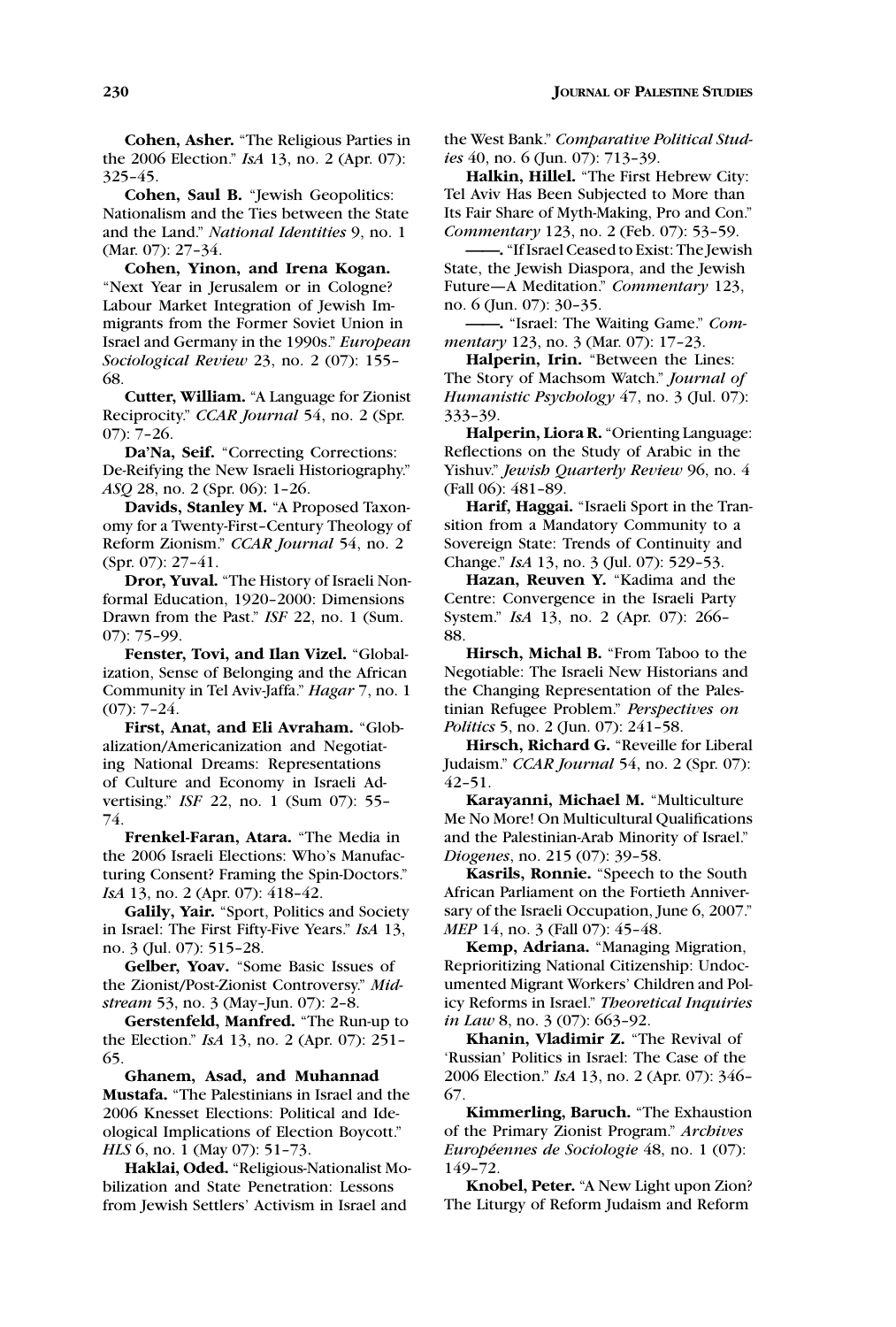Zionism." *CCAR Journal* 54, no. 2 (Spr. 07): 69–83.

**Leibovitz, Joseph.** "Faultline Citizenship: Ethnonational Politics, Minority Mobilisation, and Governance in the Israeli 'Mixed Cities' of Haifa and Tel Aviv–Jaffa." *Ethnopolitics* 6, no. 2 (Jun. 07): 235–63.

**Lerner, Natan.** "Religious Liberty in the State of Israel." *Emory International Law Review* 21, no. 1 (07): 239–76.

**LeVine, Mark.** "Globalization, Architecture, and Town Planning in a Colonial City: The Case of Jaffa and Tel Aviv." *Journal of World History* 18, no. 2 (Jun. 07): 171–98.

**Lochery, Neill.** "No Longer Dominant, Playing for Second: The Israeli Labour Party in the 2006 Election." *IsA* 13, no. 2 (Apr. 07): 305–24.

**——.** "The Politics and Economics of Israeli Disengagement, 1994–2006." *MES* 43, no. 1 (Jan. 07): 1–19.

**Lopez-Pumarejo, T.** "Telenovelas and the Israeli Television Market." *Television and New Media* 8, no. 3 (07): 197–212.

**Malach-Pines, Ayala, and Giora Keinan.** "Stress and Burnout in Israeli Police Officers During a Palestinian Uprising (Intifada)." *International Journal of Stress Management* 14, no. 2 (May 07): 160–74.

**Maoz, Ifat, and Roy J. Eidelson.** "Psychological Bases of Extreme Policy Preferences: How the Personal Beliefs of Israeli Jews Predict Their Support for Population Transfer in the Israeli-Palestinian Conflict." *American Behavioral Scientist* 50, no. 11 (07): 1476–97.

**Marmur, Michael.** "Happiness inside the State: Toward a Liberal Theology of Israel." *CCAR Journal* 54, no. 2 (Spr. 07): 84–97.

**Mazali, Rela.** "Ethnically Constructed Guns and Feminist Anti-Militarism in Israel." *Interventions* 9, no. 2 (Jul. 07): 289–308.

**Meyer, Michael A.** "Toward a Reform Jewish Vision for Zion." *CCAR Journal* 54, no. 2 (Spr. 07): 98–112.

**Minerbi, Sergio I.** "Pope Benedict XVI, the Jews and the Jewish State." *IJFA* 1, no. 2 (07): 63–82.

**Mirsky, Julia, V. Slonim-Nevo, and L. Rubinstein.** "Psychological Wellness and Distress among Recent Immigrants: A Four-year Longitudinal Study in Israel and Germany." *IM* 45, no. 1 (Mar. 07): 151– 75.

**Nathan, Jesse Z.** "Equality within Difference: The Story of Neve Shalom/Wahat al-Salam." *Peace and Change* 32, no. 3 (Jul. 07): 255–300.

**Ottolenghi, Emanuele.** "The 2006 Election and the Legacy of the Direct Election System." *IsA* 13, no. 2 (Apr. 07): 455– 75.

**Peled, Yoav.** "Citizenship Betrayed: Israel's Emerging Immigration and Citizenship Regime." *Theoretical Inquiries in Law* 8, no. 3 (Jul. 07): 603–28.

**Remnick, David.** "The Apostate: A Zionist Politician's Second Thoughts." *New Yorker* (30 Jul. 07): 32–37.

**Reznik, Shlomo.** "Betar: Sports and Politics in a Segmented Society." *IsA* 13, no. 3 (Jul. 07): 617–41.

**Rubin, Barry.** "From the Outside Looking In: External Actors and the 2006 Israeli Elections." *IsA* 13, no. 2 (Apr. 07): 476–92.

**Rynhold, Jonathan.** "Peace and Security in the 2006 Election." *IsA* 13, no. 2 (Apr. 07): 384–400.

**Salem, Alaa.** "The Israeli Labor Party Elections" [in Arabic]. *Mukhtarat Isra'iliyya* 13, no. 152 (Aug. 07): 132–35.

**Sandler, Shmuel, and Jonathan Rynhold.** "From Centrism to Neo-Centrism." *IsA* 13, no. 2 (Apr. 07): 229–50.

**Shapira-Lishchinsky, Orly.** "Israeli Teachers' Perceptions of Lateness: A Gender Comparison." *Sex Roles* 57, no. 3–4 (07): 187–99.

**Sharkansky, Ira.** "Corruption in the 2006 Israeli Elections." *IsA* 13, no. 2 (Apr. 07): 443–54.

**Shelef, Nadav.** "Testing the Logic of Unilateral Withdrawal: Lessons from the History of the Labor Zionist Movement." *MEJ* 61, no. 3 (Sum. 07): 460-76.

**Shenhav, Yehouda.** "Modernity and the Hybridization of Nationalism and Religion: Zionism and the Jews of the Middle East as a Heuristic Case." *Theory and Society* 36, no. 1 (Mar. 07): 1–30.

**Sherer, Moshe, and Orit Karnieli-Miller.** "Intentions for Advice and Help-Seeking Among Jewish and Arab Youth in Israel." *Youth and Society* 39, no. 1 (Sep. 07): 33–53.

**Shilhav, Yosseph.** "Jewish Territoriality between Land and State."*National Identities* 9, no. 1 (Mar. 07): 1–25.

**Shpiro, Shlomo.** "No Place to Hide: Intelligence and Civil Liberties in Israel." *Cambridge Review of International Affairs* 19, no. 3 (Dec. 06): 629–48.

**Spyer, Jonathan.** "Downfall of a Dominant Party: The Likud and the 2006 Election." *IsA* 13, no. 2 (Apr. 07): 289–304.

**Tokas, Sule.** "Citizenship and Migration from Turkey to Israel: A Comparative Study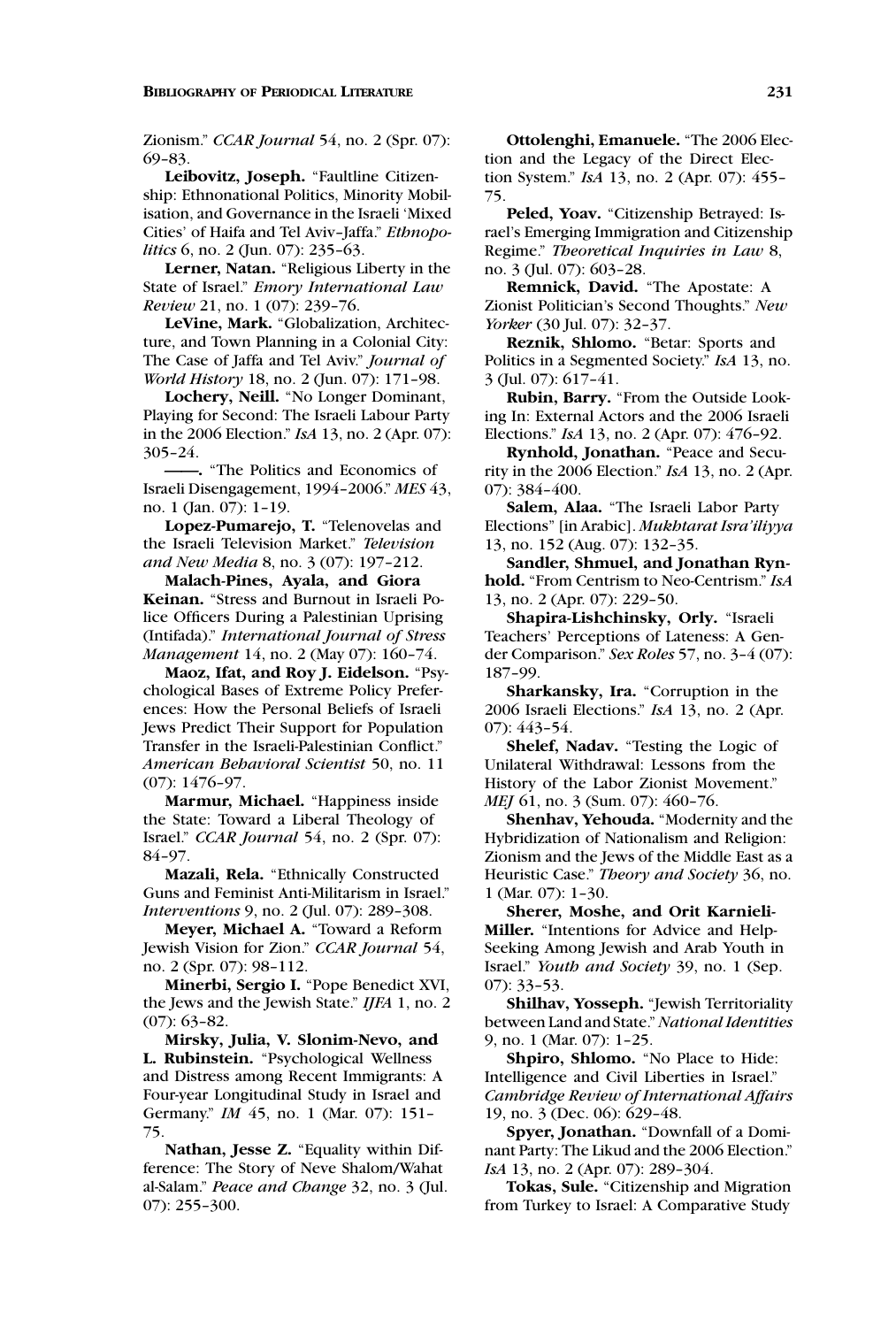on Turkish Jews in Israel." *East European Quarterly* 41, no. 2 (Sum. 07): 117–48.

**Willen, Sarah S.** "Toward a Critical Phenomenology of 'Illegality': State Power, Criminalization, and Abjectivity among Undocumented Migrant Workers in Tel Aviv, Israel." *IM* 45, no. 3 (Aug. 07): 8-38.

**Yehoshua, A.B.** "The Zionist Revolution: Is It Continuing?" *CCAR Journal* 54, no. 2 (Spr. 07): 123–45.

Yinon, Oded. "Israël: une stratégie persévérante de dislocation du monde arabe." *CM*, no. 61 (Spr. 07): 149–66.

**Yuval-Davis, N.** "Zionism, Anti-Semitism and the Struggle against Racism." *Soundings*, no. 36 (07): 122–33.

**Zaidise, Eran, Daphna Canetti-Nisim, and Ami Pedahzur.** "Politics of God or Politics of Man? The Role of Religion and Deprivation in Predicting Support for Political Violence in Israel." *Political Studies* 55, no. 3 (Oct. 07): 499–521.

# **ARAB AND MIDDLE EASTERN POLITICS**

**Abdel Majid.** "Egypt and the Gaza Strip: The Dilemma of a Very Special Relationship" [in Arabic]. *SD* 43, no. 170 (Oct. 07): 114– 17.

**Abu Taleb, Hasan.** "The Saudi Role in the Palestinian Internal Conflict: The Limits of Involvement in a Complex Issue" [in Arabic]. *SD* 43, no. 170 (Oct. 07): 118–21.

**Ahmad, Yousef A.** "The Disintegration of the Egyptian Role in the Arab Scheme" [in Arabic]. *MDF*, no. 71 (Sum. 07): 59–69.

**Alleson, Ilan, and Stuart Schoenfeld.** "Environmental Justice and Peacebuilding in the Middle East." *Peace Review* 19, no. 3 (Jul. 07): 371–79.

**Ancram, Michael.** "Dancing with Wolves: The Importance of Talking to Your Enemies." *MEP* 14, no. 2 (Jun. 07): 22– 29.

**Annani, Khalil.** "Have the Arabs Entered the Stage of 'Failed States'?" [in Arabic]. *ShA*, no. 131 (Fall 07): 40–48.

**Avesar, Josef.** "The Israeli-Palestinian Confederation Proposal." *PIJPEC* 14, no. 2 (07): 52–57.

**Avnery, Uri.** "One State: Solution or Utopia?" *PIJPEC* 14, no. 2 (07): 7–12.

**Badran, Tony.** "Middle East Strongmen, Ancient and Modern." *MEQ* 14, no. 2 (Spr. 07): 81–84.

**Bahgat, Gawdat.** "Saudi Arabia and the Arab-Israeli Peace Process." *MEP* 14, no. 3 (Fall 07): 49–59.

**Balqaziz, Abdel Ilah.** "The Dilemma of Arab Policy-Making" [in Arabic]. *ShA*, no. 131 (Fall 07): 49–62.

**Bashour, Maan.** "How to Revive the Arab Nationalist Movement" [in Arabic]. *MA* 30, no. 342 (Aug. 07): 117–32.

**Blattberg, Charles.** "A New Approach for Zionists: Conversation." *PIJPEC* 14, no. 2 (07): 100–104.

**Burgis, Michelle L.** "Judicial Reform and the Possibility of Democratic Rule in Jordan: A Policy Perspective on Judicial Independence." *Arab Law Quarterly* 21, no. 2 (Jun. 07): 135–69.

**Chagnollaud, Jean-Paul.** "Liban: la Résolution 1701 en sursis." *CM*, no. 61 (Spr. 07): 21–30.

**Dajani, Munther, et al.** "Roundtable: Future Options." *PIJPEC* 14, no. 2 (07): 69– 82.

**Ellis, Donald G., and Ifat Maoz.** "Online Argument between Israeli Jews and Palestinians." *Human Communication Research* 33, no. 3 (Jul. 07): 291– 309.

**Etkes, Dror.** "A Barrier to the Two-State Solution?" *PIJPEC* 14, no. 2 (07): 43–47.

**Fares, Hani A.** "The Link between Palestine, Iraq and Lebanon" [in Arabic]. *MA* 30, no. 343 (Sep. 07): 25–39.

**Fishman, Joel.** "Peace First—A Rebuttal." *IJFA* 1, no. 2 (07): 55–62.

**Frisch, Hillel.** "Stability Amidst Flux: The Arab Parties Come of Age in the 2006 General Elections." *IsA* 13, no. 2 (Apr. 07): 368–83.

**Gelbman, Alon, and Ofra Keinan.** "National and Transnational Borderlanders' Attitudes towards the Security Fence between Israel and the Palestinian Authority." *GeoJournal* 68, no. 4 (Apr. 07): 279– 91.

**Georgis, Dina.** "The Perils of Belonging and Cosmopolitan Optimism: An Affective Reading of the Israeli/Palestinian Conflict." *Psychoanalysis, Culture and Society* 12, no. 3 (Sep. 07): 242–59.

**Geukjian, Ohannes.** "The Policy of Positive Neutrality of the Armenian Political Parties in Lebanon During the Civil War, 1975–90: A Critical Analysis." *MES* 43, no. 1 (Jan. 07): 65–72.

**Ghanem, Asad.** "Cooperation Instead of Separation: The One-State Solution to Promote Israeli-Palestinian Peace." *PIJPEC* 14, no. 2 (07): 13–19.

**Ghorayeb, Amal S., interview.** "Le Hezbollah: résistance, idéologie et politique." *CM*, no. 61 (Spr. 07): 81–86.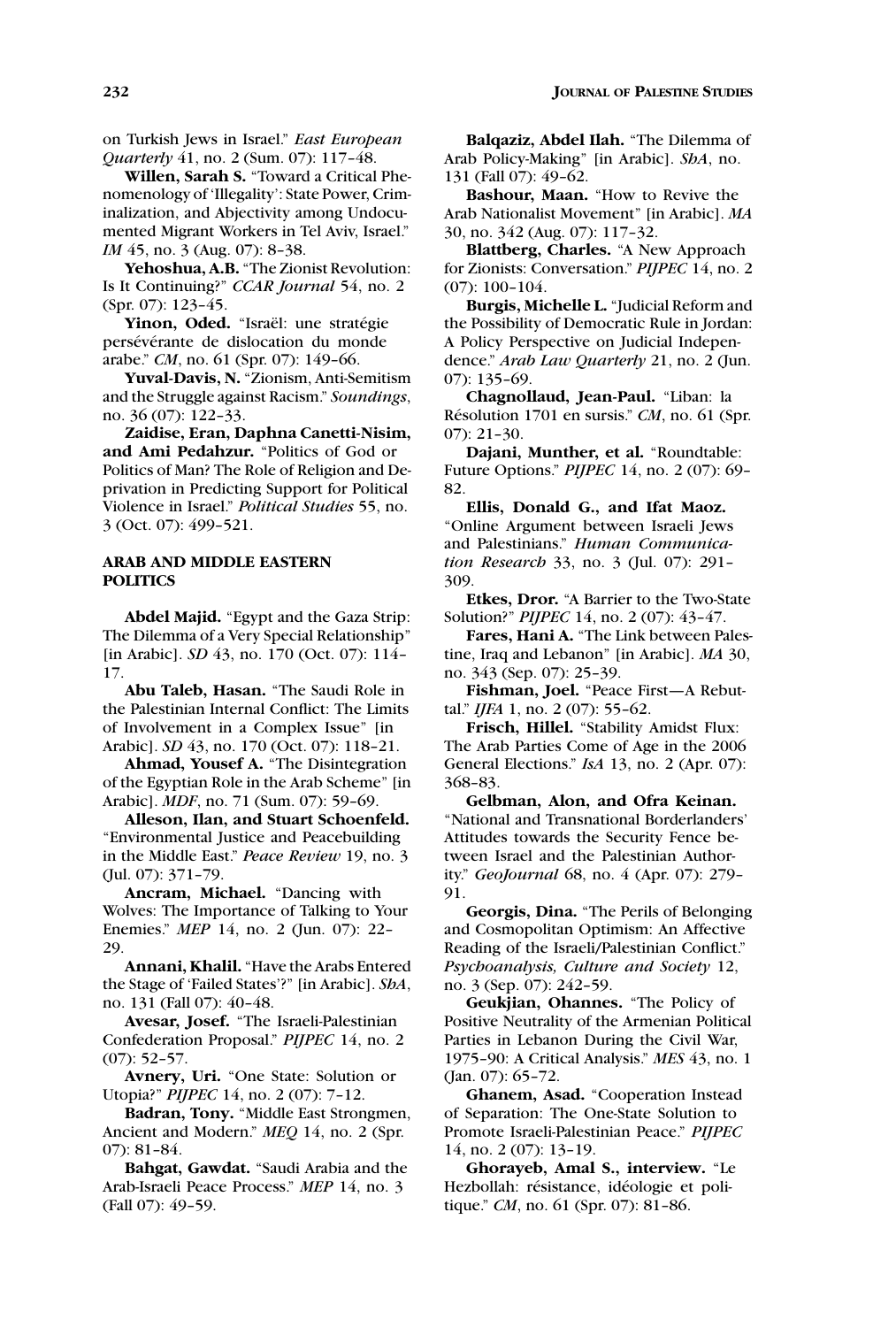**Handelman, Sapir.** "Between Machiavellian Leaders and the Arab-Israeli Conflict." *Orient* 47, no. 4 (06): 554–67.

**Harris, William.** "Crisis in the Levant: Lebanon at Risk." *MQ* 18, no. 2 (Spr. 07): 37–60.

**Hazbun, Waleed.** "Explaining the Arab Middle East Tourism Paradox." *Arab World Geographer* 9, no. 3 (Fall 06): 201–14.

**Hirsch, Moshe.** "Treaty-Making Power: Approval of the Israel-Egypt 'Philadelphia Accord' by the Knesset." *IsLR* 39, no. 3 (Dec. 06): 229–37.

**Hoss, Salim.** "What do Muslims Want from Lebanon?" [in Arabic]. *MA* 30, no. 343 (Sep. 07): 100–103.

**Isakhan, Benjamin.** "Engaging 'Primitive Democracy': Mideast Roots of Collective Governance." *MEP* 14, no. 3 (Fall 07): 97– 117.

**Jamal, Amal.** "Strategies of Minority Struggle for Equality in Ethnic States: Arab Politics in Israel." *Citizenship Studies* 11, no. 3 (07): 263–82.

**Jarbawi, Ali, and Wendy Pearlman.** "The Dilemma of Fatah in the Absence of Charismatic Leadership and Revolutionary Legitimacy" [in Arabic]. *MDF*, no. 71 (Sum. 07): 37–52.

**Kamrava, Mehran.** "The Middle East's Democracy Deficit in Comparative Perspective." *Perspectives on Global Development and Technology* 6, nos. 1–3 (07): 189–213.

**Kassem, Abdel Sattar.** "Hamas and Jordan: A Dialectical Relationship" [in Arabic]. *SD* 43, no. 170 (Oct. 07): 134–37.

**Kattouf, Theodore, Martha N.**

**Kessler, Hisham Melhem, et al.** "When We Meet with Syria, What Should We Say? What Should We Hope to Hear?" *MEP* 14, no. 2 (Jun. 07): 1–21.

**Kayyali, Majed.** "Syria and the Gaza Crisis: A Cautious Approach" [in Arabic]. *SD* 43, no. 170 (Oct. 07): 123–27.

**Kelman, Herbert C.** "Israeli-Palestinian Peace: Inching Toward and Looking Beyond Negotiations." *MEP* 14, no. 3 (Fall 07): 29–40.

**———.** "The Israeli-Palestinian Peace Process and Its Vicissitudes: Insights from Attitude Theory." *American Psychologist* 62, no. 4 (May–Jun. 07): 207–303.

**Khalidi, Muhammad Ali, and Diane Riskedahl.** "The Road to Nahr al-Barid: Lebanese Political Discourse and Palestinian Civil Rights." *MER* 37, no. 3 (Fall 07): 26–33.

**King, Stephen J.** "Sustaining Authoritarianism in the Middle East and North Africa." *PSQ* 122, no. 3 (Fall 07): 433– 59.

**Klug, Tony.** "How Peace Broke Out in the Middle East: A Short History of the Future." *PIJPEC* 14, no. 2 (07): 58–61.

**Kouttab, Amal.** "Mapping the Emotional Terrain of Peace: Palestinians and Israelis Search for Common Ground." *Journal of Humanistic Psychology* 47, no. 3 (Jul. 07): 351–60.

**Leenders, Reinoud.** "'Regional Conflict Formations': Is the Middle East Next?" *Third World Quarterly* 28, no. 5 (Jul. 07): 959–82.

**Maliki, Amahmad.** "The Short-Term and Long-Term Effects of Terrorism in the Arab States" [in Arabic]. *ShA*, no. 131 (Fall 07): 195–213.

**al-Masri, Hani.** "The Two-State Solution Is Still an Option." *PIJPEC* 14, no. 2 (07): 27–30.

**Miller, Zinaida.** "Settling with History: A Hybrid Commission of Inquiry for Israel/Palestine." *Harvard Human Rights Journal*, no. 20 (07): 293–324.

**Motala, Ziyad.** "Constitution-Making in Divided Societies and Equality: Reflections on the Israeli-Palestinian and South African Experiences." *Howard Law Journal* 50, no. 2 (07): 471–78.

**Moursi, Mustafa A.** "The Role of Arab Policy-Making within International and Regional Impact" [in Arabic]. S*hA*, no. 131 (Fall 07): 13–24.

**Ophir, Adi.** "The Two-State Solution: Providence and Catastrophe." *Theoretical Inquiries in Law* 8, no. 1 (07): 117–60.

**Peled-Elhanan, Nurit.** "Speech at a Demonstration in Tel Aviv Commemorating 40 Years of Occupation." *MEP* 14, no. 3 (Fall 07): 41–44.

**Pogrund, Benjamin.** "South Africa Is Not a Model for Us." *PIJPEC* 14, no. 2 (07): 20–26.

**Pressman, Jeremy.** "Mediation, Domestic Politics, and the Israeli-Syrian Negotiations, 1991–2000." *Security Studies* 16, no. 3 (Jul.–Sep. 07): 350–81.

**Radwan, Talaat.** "Egypt and the Palestinian-Palestinian Conflict" [in Arabic]. *Mukhtarat Isra'iliyya* 13, no. 152 (Aug. 07): 136–38.

**Rajoub, Jibril, interview.** "Security Only Needs a Political Resolution." *PIJPEC* 14, no. 2 (07): 83–86.

**Rane, Halim.** "Reformulating Jihad in the Context of the Israeli-Palestinian Conflict: A Theoretical Framework." *Global Change Peace and Security* 19, no. 2 (Jun. 07): 127–47.

**Rezzo, Hasan M.** "The Undeclared Cyber Confrontation between Hizballah and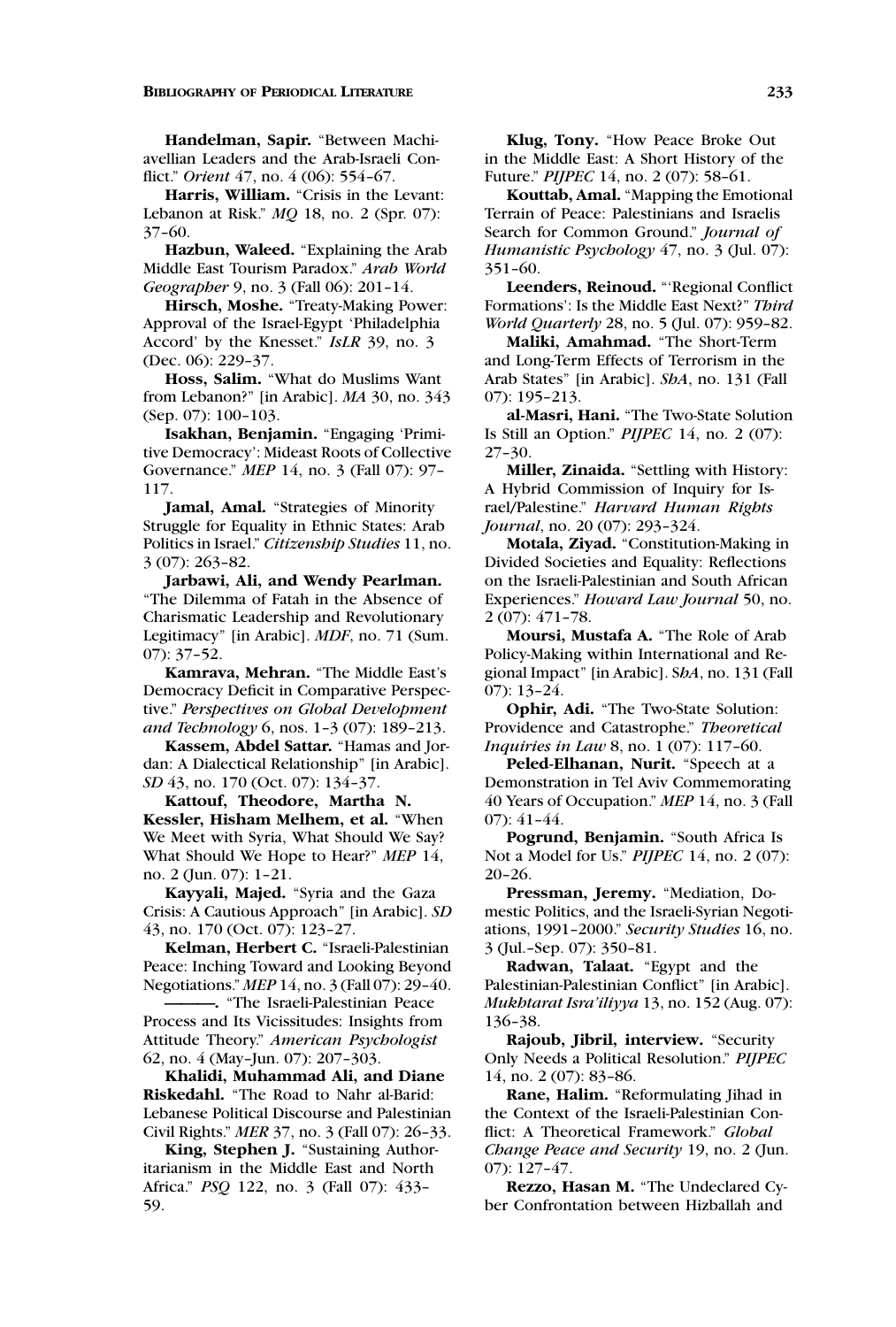Israel" [in Arabic]. *MA* 30, no. 342 (Aug. 07): 15–35.

**Rowley, Charles K., and Michael J. Webb.** "Israel and Palestine: The Slow Road to Peace or the Fast Track to Mutual Annihilation?" *Public Choice* 132, nos. 1–2 (Jul. 07): 7–26.

**Said, Rifaat.** "Arab Issues: Clashes over Identity and Conflict over Power" [in Arabic]. *ShA*, no. 131 (Fall 07): 6–12.

**Saleh, Mohsen.** "Lebanon and the Palestinian Crisis: Domestic Considerations and Multiple Stances" [in Arabic]. *SD* 43, no. 170 (Oct. 07): 128–33.

**Salem, Ahmad A.** "On War and Peace" [in Arabic]. *SD* 43, no. 170 (Oct. 07): 8–23.

**Saouli, Adham.** "Stability under Late State Formation: The Case of Lebanon." *Cambridge Review of International Affairs* 19, no. 3 (Dec. 06): 701–17.

**Savir, Uri.** "Peace First." *IJFA* 1, no. 2 (07): 47–54.

**Shehadi, Nadim.** "Le Hezbollah entre l'Iran et le Liban." *Maghreb-Machreq*, no. 190 (Win. 06–07): 37–44.

**Sueilam, Husam.** "The Iranian Role in the Gaza Conflict" [in Arabic]. *Mukhtarat Isra'iliyya* 13, no. 152 (Aug. 07): 139–46.

**Sueur, Emilie.** "Les chiites du Liban: Comment ils se perçoivent." CM, no. 61 (Spr. 07): 31–40.

**Sukarieh, Mayssun.** "Of Reactivism and Relief." *MER* 37, no. 3 (Fall 07): 30–31.

**Talmud, Lindsay.** "Six South African Lessons." *PIJPEC* 14, no. 2 (07): 96–99.

**Trombetta, Lorenzo.** "Syria and Iran in a Middle East in Transition." *Geopolitical Affairs* 1, no. 1 (Spr. 07): 313–22.

**White, Benjamin.** "The Nation-State Form and the Emergence of 'Minorities' in Syria." *Studies in Ethnicity and Nationalism* 7, no. 1 (07): 64–85.

**Wilner, Alexander S.** "Deterring Tehran: The Logic behind Israel's Emerging Cold War." *IJFA* 1, no. 2 (07): 19–32.

**Yassine, Saad G.** "A Critique of the Arab Sectarian Political Thinking" [in Arabic]. *MA* 30, no. 342 (Aug. 07): 72–82.

**Yitzhak, Ronen.** "A Short History of the Secret Hashemite-Zionist Talks: 1921– 1951." *Midstream* 53, no. 3 (May–Jun. 07): 9– 12.

**Zisser, Eyal.** "Lebanon: The Cedar Revolution—Between Continuity and Change." *Orient* 47, no. 4 (06): 460–83.

**——.** "The Syrian Phoenix—The Revival of the Syrian Social National Party in Syria." *Welt des Islams* 47, no. 2 (Jun. 07): 188– 206.

# **INTERNATIONAL RELATIONS**

**Abdel Azim, Saleh S.** "The Setbacks of Arab-Western Communication" [in Arabic]. *MAUS*, no. 16 (Fall 07): 131–44.

**Amineh, Mehdi P., and Henk Houweling.** "IR Theory and Transformation in the Greater Middle East: The Role of the United States." *Perspectives on Global Development and Technology* 6, nos. 1–3 (07): 57–86.

**Arafat, Ibrahim.** "Russia and the Middle East: Which Return?" [in Arabic]. *SD* 43, no. 170 (Oct. 07): 72–75.

**Auerswald, Philip E.** "The Irrelevance of the Middle East." *American Interest* 2, no. 5 (May–Jun. 07): 19–27.

**Baroudi, Sami E.** "Arab Intellectuals and the Bush Administration's Campaign for Democracy: The Case of the Greater Middle East Initiative." *MEJ* 61, no. 3 (Sum. 07): 390–420.

**Boniface, Pascal.** "Proche-Orient et élection présidentielle 2007." *CM*, no. 61 (Spr. 07): 41–62.

**Cohen, Ronald.** "Economic Initiatives in Peacemaking." *IJFA* 1, no. 2 (07): 41–46.

**Cordesman, Anthony.** "Improving U.S. and Syrian Relations: Some Possible Beginnings" [in Arabic]. *MA* 30, no. 342 (Aug. 07): 6–14.

**D'Alema, Massimo.** "Italy and the Greater Middle East: A Need for Resolute Patience." *MQ* 18, no. 2 (Spr. 07): 12–17.

**Dror, Yehezkel, and Sharon Pardo.** "Approaches and Principles for an Israeli Grand Strategy towards the European Union." *European Foreign Affairs Review* 11, no. 1 (Jan. 06): 17–44.

**Fahmi, Walik H.** "The United Nations: From Human Intervention to the Responsibility of Protection" [in Arabic]. *SD* 43, no. 170 (Oct. 07): 34–38.

**Finkelstein, Norman G.** "The Camp David II Negotiations: How Dennis Ross Proved the Palestinians Aborted the Peace Process" [in Arabic]. *MDF*, no. 71 (Sum. 07): 83–96.

**Gause, F. Gregory, Fareed Mohamedi, Afshin Molavi, et al.** "The Future of the Middle East: Strategic Implications for the United States." *MEP* 14, no. 3 (Fall 07): 1– 28.

**Gibson, James L., and Marc M. Howard.** "Russian Anti-Semitism and the Scapegoating of Jews." *BJPS* 37, no. 2 (07): 193–224.

**Ginat, Rami, and Uri Bar-Noi.** "Tacit Support for Terrorism: The Rapprochement between the USSR and Palestinian Guerrilla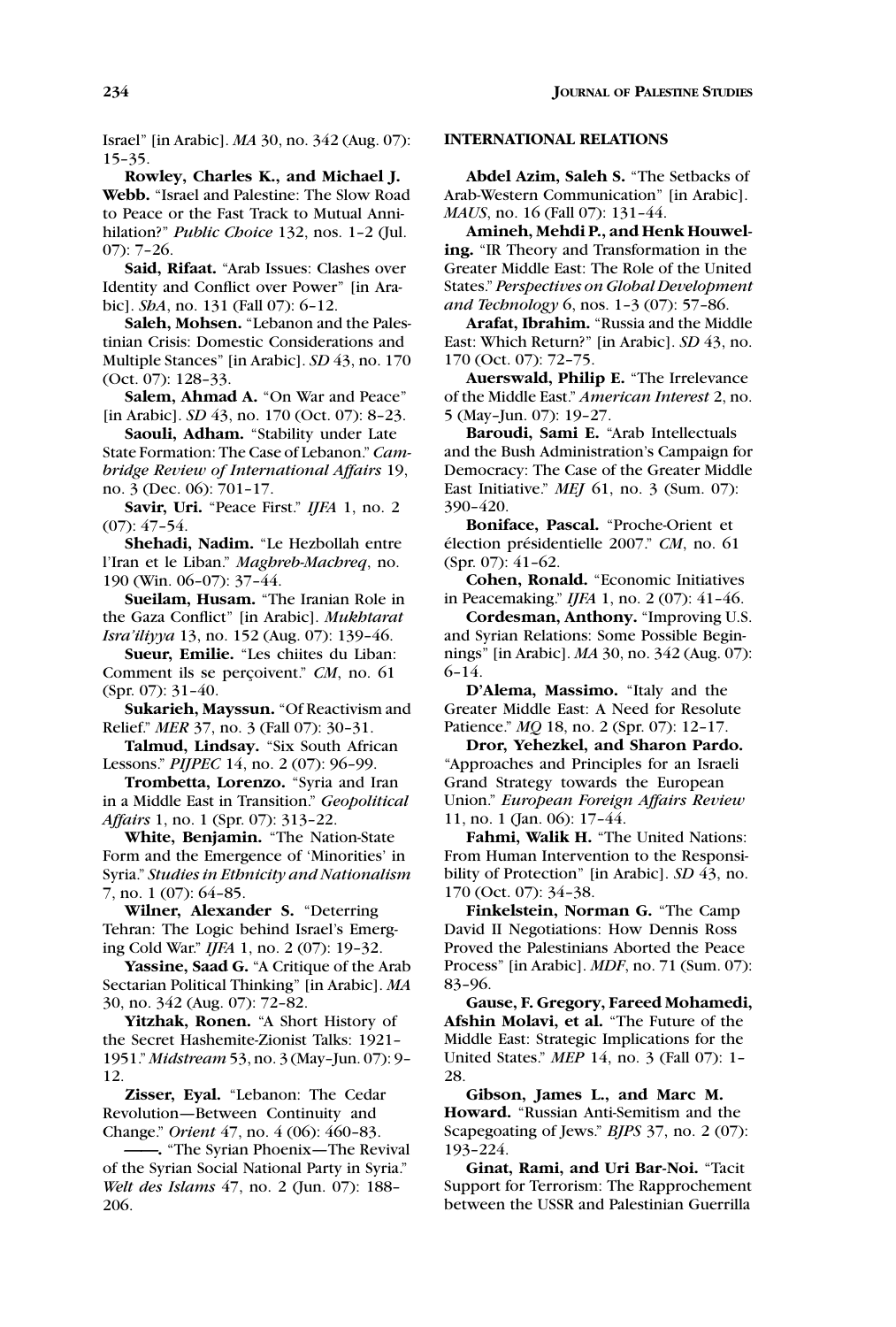### **BIBLIOGRAPHY OF PERIODICAL LITERATURE 235**

Organizations following the 1967 War." *JSS* 30, no. 2 (Apr. 07): 255–84.

**Hamzawi, Amr.** "Fatah-Hamas Conflict: The American-European Escalation for Regional Goals" [in Arabic]. *SD* 43, no. 170 (Oct. 07): 122–23.

**Harpaz, Guy.** "Normative Power, Europe and the Problem of a Legitimacy Deficit: An Israeli Perspective." *European Foreign Affairs Review* 12, no. 1 (Jan. 07): 89–109.

**Heacock, Roger.** "Internationaliste en Palestine: III. Crise et guerre du Golfe, 1990– 1991." *CM*, no. 62 (Sum. 07).

**Hughes, Karen P.** "'Waging Peace': A New Paradigm for Public Diplomacy." *MQ* 18, no. 2 (Spr. 07): 18–36.

**Karram, Mohammad al-Akhdar.** "Rupture of Diplomatic Relations" [in Arabic]. *MAUS*, no. 16 (Fall 07): 145–76.

**Looney, Robert E.** "The Arab World's Uncomfortable Experience with Globalization." *MEJ* 61, no. 2 (Spr. 07): 341–45.

**Michael, Kobi.** "From Crisis to Opportunity: Rethinking International Involvement in a Turbulent Reality." *PIJPEC* 14, no. 2 (07): 31–36.

Palmer, Eliezer. "François Mitterrand and the Israeli-Palestinian Conflict." *IJFA* 1, no. 2 (07): 119–30.

**Patt, Avinoam J.** "Long-Distance Relationship: The United States and Israel in the 1950s." *Diplomatic History* 31, no. 3 (Jun. 07): 591–94.

**Pearson, Ivan.** "The Syrian Crisis of 1957, the Anglo–American 'Special Relationship,' and the 1958 Landings in Jordan and Lebanon." *MES* 43, no. 1 (Jan. 07): 45–64.

**Peteet, Julie.** "Unsettling the Categories of Displacement." *MER* 37, no. 3 (Fall 07): 2–9.

**Petras, James.** "Why Condemning Israel and the Zionist Lobby Is So Important." *Journal of Contemporary Asia* 37, no. 3 (Aug. 07): 380–85.

**Roberts, Peter H.** "A New Age of Discovery: India, the Middle East and Britain." *MES* 43, no. 2 (Mar. 07): 321–30.

**Rynhold, Jonathan, and Jonathan Spyer.** "British Policy in the Arab-Israeli Arena 1973–2004." *BRIJMES* 34, no. 2 (07): 137–55.

**Sayed Slim, Mohammad.** "The Great Transformation in Russian Foreign Policy" [in Arabic]. *SD* 43, no. 170 (Oct. 07): 40–45.

**Shlensky, Evely L.** "A Response to Michael Meyer: Social Justice as a Route to Engagement of North American Jews with Israel." *CCAR Journal* 54, no. 2 (Spr. 07): 113–22.

**Stein, Kenneth W.** "My Problem with Jimmy Carter's Book." *MEQ* 14, no. 2 (Spr.  $(07): 3-16.$ 

**Stott, Graham St. J.** "Missouri Zion, Missouri *Intifada*: Mormonism, Zionism and the Palestine Conflict." *HLS* 6, no. 1 (May 07): 7–22.

**Taheri, Amir.** "Is Israel the Problem? With the Middle East in Crisis from End to End, Analysts Focus on One Rather Peripheral Dispute." *Commentary* 123, no. 2 (Feb. 07): 35–39.

**Telhami, Shibley.** "America in Arab Eyes." *Survival* 49, no. 1 (Mar. 07): 107–22.

**Thornton, Rod.** "Countering Arab Insurgencies: The British Experience." *CSP* 28, no. 1 (Apr. 07): 7–27.

**Waage, Hilde H.** "The 'Minnow' and the 'Whale': Norway and the United States in the Peace Process in the Middle East." *BRIJMES* 34, no. 2 (07): 7–76.

**Wenkel, David.** "Palestinians, Jesuites, and Evangelicals." *MEQ* 14, no. 3 (Sum. 07): 49–56.

**Worrall, Richard J.** "The Strategic Limitations of a Middle East Client State by the Mid-1950s: Britain, Libya and the Suez Crisis." *JSS* 30, no. 2 (Apr. 07): 309–47.

**Youdovin, Ira.** "Make No Small Plans: American Reform Jews and Israel." *CCAR Journal* 54, no. 2 (07): 146-61.

**Zamir, Meir.** "De Gaulle and the Question of Syria and Lebanon during the Second World War: Part I." *MES* 43, no. 5 (Sep. 07): 675–708.

# **LAW**

**Barak-Erez, Daphne.** "Israeli Administrative Law at the Crossroads: Between the English Model and the American Model." *IsLR* 40, no. 1 (07): 56-71.

**Ben-Naftali, Orna, and Kere Michaeli.** "Public Committee Against Torture in Israel v. Government of Israel." *AJIL* 101, no. 2 (Apr. 07): 459–65.

**Carmi, Na'ama.** "The Nationality and Entry into Israel Case before the Supreme Court of Israel." *ISF* 22, no. 1 (Sum 07): 26–53.

**Cohen, Orna, Rivka Savaya, and Saed Tali.** "Predictors of Adjustment to Divorce of Palestinian Israelis: Shari'a Court Procedure and Outcomes." *Journal of Social Welfare and Family Law* 29, no. 1 (Mar. 07): 33– 48.

**Even-Khen, Hilly M.** "Can We Now Tell What 'Direct Participation in Hostilities' Is? HCJ 769/02 The Public Committee Against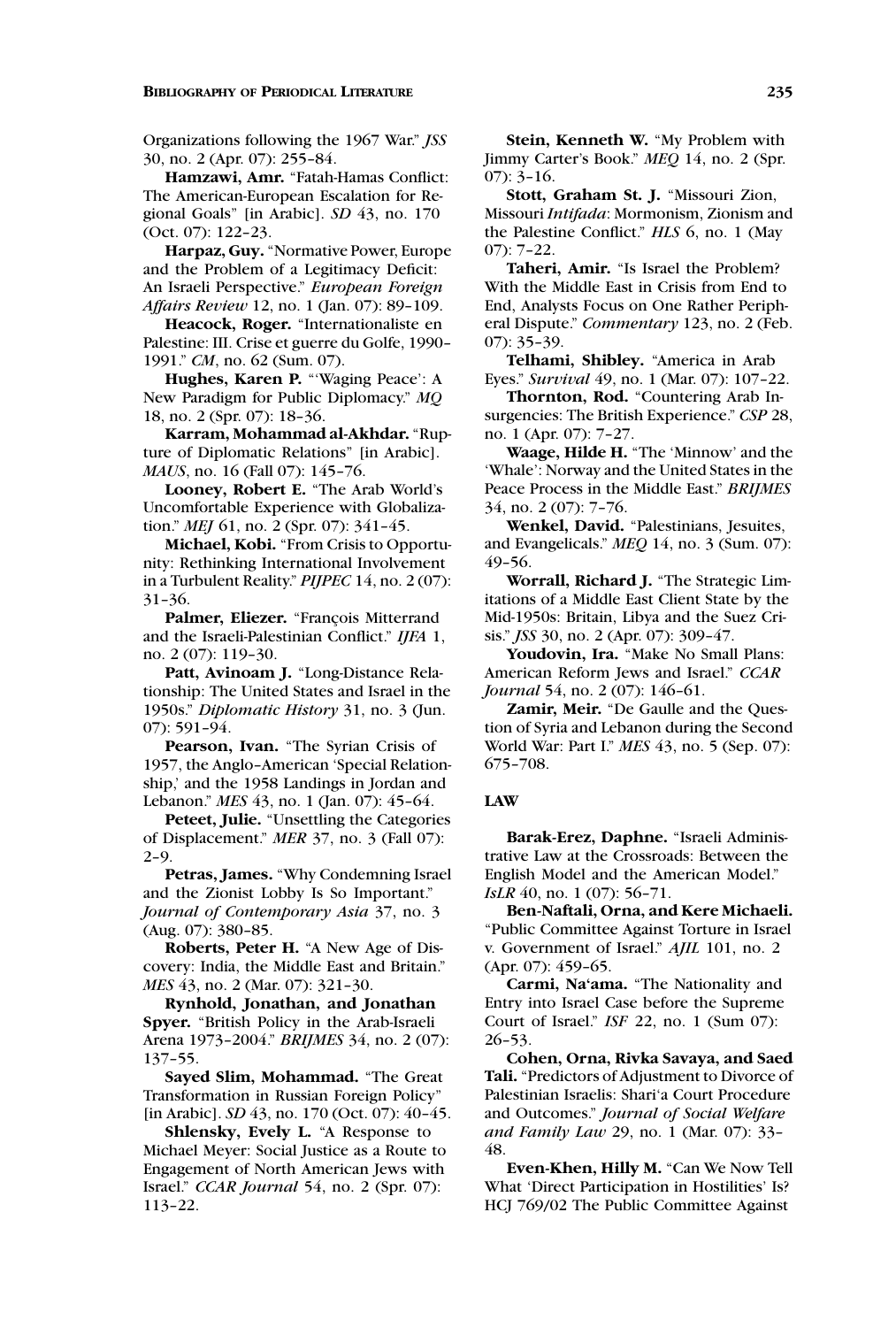Torture in Israel v. the Government of Israel." *IsLR* 40, no. 1 (07): 213-44.

**Harpaz, Guy.** "The Palestinian Authority and Sovereign Immunity in Israeli Courts CA (Jer) 4049/02 Agudat Moreshet Elon Moreh v. the State of Israel." *IsLR* 40, no. 1 (07): 198–212.

**Watson, Geoffrey R.** "Mara'abe v. Prime Minister of Israel." *AJIL* 100, no. 4 (Oct. 06): 895–900.

**Wing, Adrien K., and Hisham Kassim.** "Hamas, Constitutionalism, and Palestinian Women." *Howard Law Journal* 50, no. 2 (07): 479–514.

### **MILITARY**

**Atwan, Khodor A.** "NATO and the Regional Balance in the Middle East" [in Arabic]. *MAUS*, no. 16 (Fall 07): 179–202.

Avnery, Uri. "1967: Un témoignage personnel." *CM*, no. 62 (Sum. 07): 115–23.

**———.** "Isra¨el: vers quelle guerre?" *CM*, no. 61 (Spr. 07): 119–48.

**Bakoyannis, Dora.** "Addressing the Security Issue in the Middle East: The Importance of Interrelationship and Inclusion." *MQ* 18, no. 2 (Spr. 07): 1–11.

**Barak, Eitan.** "Between Reality and Secrecy: Israel's Freedom of Navigation through the Straits of Tiran, 1956–1967." *MEJ* 61, no. 4 (Fall 07): 657-679.

**Barari, Hassan A.** "Israel's Security: Another Perspective." *Journal of Middle Eastern Geopolitics* 2, no. 7 (Mar. 07): 23– 42.

**Bick, Etta.** "Rabbis and Rulings: Insubordination in the Military and Israeli Democracy." *Journal of Church and State* 49, no. 2 (Spr. 07): 305–28.

**Bronfeld, Saul.** "Fighting Outnumbered: The Impact of the Yom Kippur War on the U.S. Army." *Journal of Military History* 71, no. 2 (Apr. 07): 465–98.

**Caspi, Yael, Eve B. Carlson, and Ehud Klein.** "Validation of a Screening Instrument for Post-traumatic Stress Disorder in a Community Sample of Bedouin Men Serving in the Israel Defense Forces." *Journal of Traumatic Stress* 20, no. 4 (Aug. 07): 517–27.

**Cohen, Avner.** "Crossing the Threshold: The Untold Nuclear Dimension of the 1967 Arab-Israeli War and Its Contemporary Lessons." *Arms Control Today* 37, no. 5 (Jun. 07): 12–16.

**Cohen, Michael J.** "From 'Cold' to 'Hot' War: Allied Strategic and Military Interests in the Middle East after the Second World War." *MES* 43, no. 5 (Sep. 07): 725–48.

**Cordesman, Anthony H.** "The Strategic Implications of the Palestinian Crisis." *Center for Strategic and International Studies* (20  $\text{I}$ un. 07):  $\overline{1}$ –5.

**Furst, Zev.** "The Second Lebanon War: Military Strategy and the Battle for Public Opinion." *IJFA* 1, no. 2 (07): 11–14.

**Hadar, Muhammad S.** "La Chine et Israël: de relations militaires hésitantes." *REP*, no. 104 (Sum. 07): 29–45.

**Idriss, Mohammad S.** "The Strategic Dimension of the Victory of Resistance in Lebanon" [in Arabic]. *MA* 30, no. 343 (Sep. 07): 40–52.

**Inbar, Efraim.** "How Israel Bungled the Second Lebanon War." *MEQ* 14, no. 3 (Sum. 07): 57–65.

**Kalb, Marvin, and Carol Saivetz.** "The Israeli-Hezbollah War of 2006: The Media as a Weapon in an Asymmetrical Conflict." *Harvard International Journal of Press and Politics* 12, no. 3 (Jul. 07): 43–66.

**Krishnappa, V.** "Who Won the Second Israel-Lebanon War?" *Strategic Analysis* 31, no. 1 (Jan. 07): 49–71.

**Kurtulus, Ersun N.** "The Notion of a 'Pre-emptive War': The Six Day War Revisited." *MEJ* 61, no. 2 (Spr. 07): 220–39.

**Laipson, Ellen.** "Prospects for Middle East Security-Sector Reform." *Survival* 49, no. 2 (Jun. 07): 99–110.

**Lawson, Fred H.** "New Twists, More Intricate Configurations: The Changing Israel-Palestinian Regional Security Complex." *Perspectives on Global Development and Technology* 6, nos. 1–3 (Jun. 07): 345–62.

**Maoz, Zeev.** "Evaluating Israel's Strategy of Low-Intensity Warfare, 1949–2006." *Security Studies* 16, no. 3 (Jul. 07): 319–49.

**Michael, Kobi.** "The Dilemma behind the Classical Dilemma of Civil-Military Relations: The 'Discourse Space' Model and the Israeli Case during the Oslo Process." *Armed Forces and Society* 33, no. 4 (Jul. 07): 518–46.

**——.** "The Israel Defense Forces as an Epistemic Authority: An Intellectual Challenge in the Reality of the Israeli-Palestinian Conflict." *JSS* 30, no. 3 (Jun. 07): 421– 46.

**Parsi, Trita.** "Iran and Israel: The Avoidable War." *MEP* 14, no. 3 (Fall 07): 79–85.

**Qatruni, Hussein Y.** "Israeli Aggression on Lebanon: Fixed Strategy and Changing Conditions" [in Arabic]. *MAUS*, no. 16 (Fall 07): 203–20.

**Rubin, Uzi.** "Les menaces balistiques et la défense d'Israël." *Commentaire* 30, no. 118 (Sum. 07): 363–72.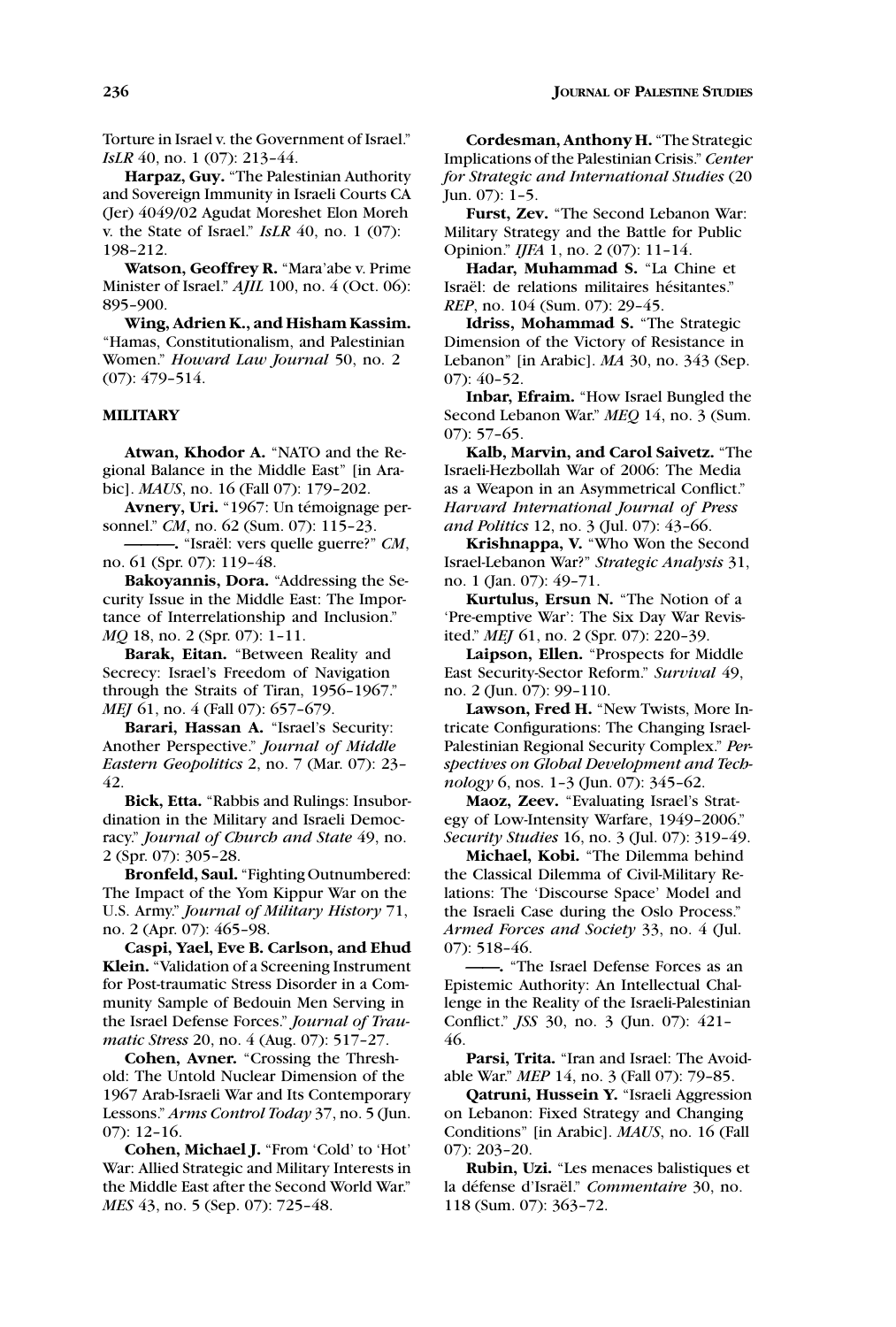**Said, Muhammad K.** "U.S. Arms Deals in the Middle East" [in Arabic]. *SD* 43, no. 170 (Oct. 07): 146–48.

**Sasson-Levy, Orna.** "Contradictory Consequences of Mandatory Conscription: The Case of Women Secretaries in the Israeli Military." *Gender and Society* 21, no. 4 (Aug. 07): 481–507.

**Sharqawi, Ashraf.** "A Year after the Lebanon War" [in Arabic]. *Mukhtarat Isra'iliyya* 13, no. 152 (Aug. 07): 133– 35.

**Sheffer, Gabriel.** "Civil-Military Relations in Israel." *MEJ* 61 no. 4 (Fall 07): 709– 17.

**Shoval, Zalman.** "Why Israel Lost the Hasbara War." *IJFA* 1, no. 2 (07): 15–18.

**Solomon, Zahava, and Rachel Dekel.** "Post-traumatic Stress Disorder and Posttraumatic Growth among Israeli Ex-POWs." *Journal of Traumatic Stress* 20, no. 3 (07): 303–12.

**Tal, David.** "Israel's Concept of Preemptive War." *Syracuse Law Review* 57, no. 3 (07): 601–18.

# **ECONOMY, SOCIETY, AND EDUCATION**

**al-Ajarma, Yousef, and Keren Barzilay-Shechter.** "Dialogue between Political Trauma and Personal Defenses." *Journal of Humanistic Psychology* 47, no. 3 (Jul. 07): 320–32.

**Amann, Jurgen M. ¨** "Syria in the Tricky Seventh Year of Bashar al-Asad's Presidency—Syrian Entrepreneurs Struggling in a Poor Economic Environment and Enjoying Minor Successes." *Orient* 47, no. 4 (06): 507–38.

**Apfel, Roberta J., and Bennett Simon.** "Encounters at Checkpoints: A Longitudinal Study of a Group of Israeli and a Group of Palestinian Children." *Psychoanalysis, Culture & Society* 12, no. 3 (Sep. 07): 279– 87.

**Baum, Nehami.** "It's Not Only Cultural Differences: Comparison of Jewish Israeli Social Work Students' Thoughts and Feelings about Treating Jewish Ultra-Orthodox and Palestinian Israeli Clients." *International Journal of Intercultural Relations* 31, no. 5 (Sep. 07): 575–89.

**Brooks, David B.** "Human Rights to Water in North Africa and the Middle East: What Is New and What Is Not; What Is Important and What Is Not." *International Journal of Water Resources Development* 23, no. 2 (Jun. 07): 227–41.

**Coleman, Peter T., and J. Krister Lowe.** "Conflict, Identity, and Resilience: Negotiating Collective Identities within the Israeli and Palestinian Diasporas." *Conflict Resolution Quarterly* 24, no. 4 (Sum. 07): 377–412.

**Gilat, Itzhak, and Yael Latzer.** "Characteristics of Calls to the Israeli Hotline during the Intifada." *Community Mental Health Journal* 43, no. 4 (Aug. 07): 401-20.

**Hamid, Ali M.** "Research-Making in the Arab World" [in Arabic]. *ShA*, no. 131 (Fall 07): 168–75.

**Hassib, Khayraddine.** "The Role of Arab Intellectuals in Democratic Reform" [in Arabic]. *MA* 30, no. 343 (Sep. 07): 6–24.

**Joubran, Nashida, and Samuel Schwartz.** "From Enemies to Friends: Personal Conflict Resolution at Imagine." *Journal of Humanistic Psychology* 47, no. 3 (Jul. 07): 340–50.

**Katzew, Jan.** "Is There Part of Me in the East?" *CCAR Journal* 54, no. 2 (Spr. 07): 52–68.

**King-Irani, Laurie.** "The Millennial Medina: Discourses of Time, Space and Authenticity in Projects to Market and Renovate Beirut and Nazareth." *Hagar* 7, no. 1 (07): 25–48.

**Latzer, Yael, Orna Tzischinsky, and Nabil Geraisy.** "Comparative Study of Eating-Related Attitudes and Psychological Traits between Israeli Arab and Jewish Schoolgirls." *Journal of Adolescence* 30, no. 4 (Aug. 07): 627–37.

**Moore, D., and S. Aweiss.** "Strategies of Constructing Social Identities in Conflict-Ridden Areas: The Case of Young Jews, Arabs and Palestinians." *Studies in Ethnicity and Nationalism* 7, no. 1 (07): 2–26.

**Najib, Kamal.** "Globalization and Education Reform in Arab Societies" [in Arabic]. *ShA*, no. 131 (Fall 07): 153–60.

**Narunsky-Laden, S.** "Consumer Magazines in South Africa and Israel." *Journalism Studies* 8, no. 4 (07): 595–612.

**Perthes, Volker.** "Zwangsheirat oder Scheidung: Zu Logiken und Realitäten im israelisch-palästinensischen Verhältnis." *Politische Vierteljahresschrift* 47, no. 1 (Mar. 06): 1–11.

**Pinson, Halleli.** "At the Boundaries of Citizenship: Palestinian Israeli Citizens and the Civic Education Curriculum." *Oxford Review of Education* 33, no. 3 (Jul. 07): 331–48.

**Plessner, Yakir.** "Is It the Economy, Stupid?" *IsA* 13, no. 2 (Apr. 07): 493– 500.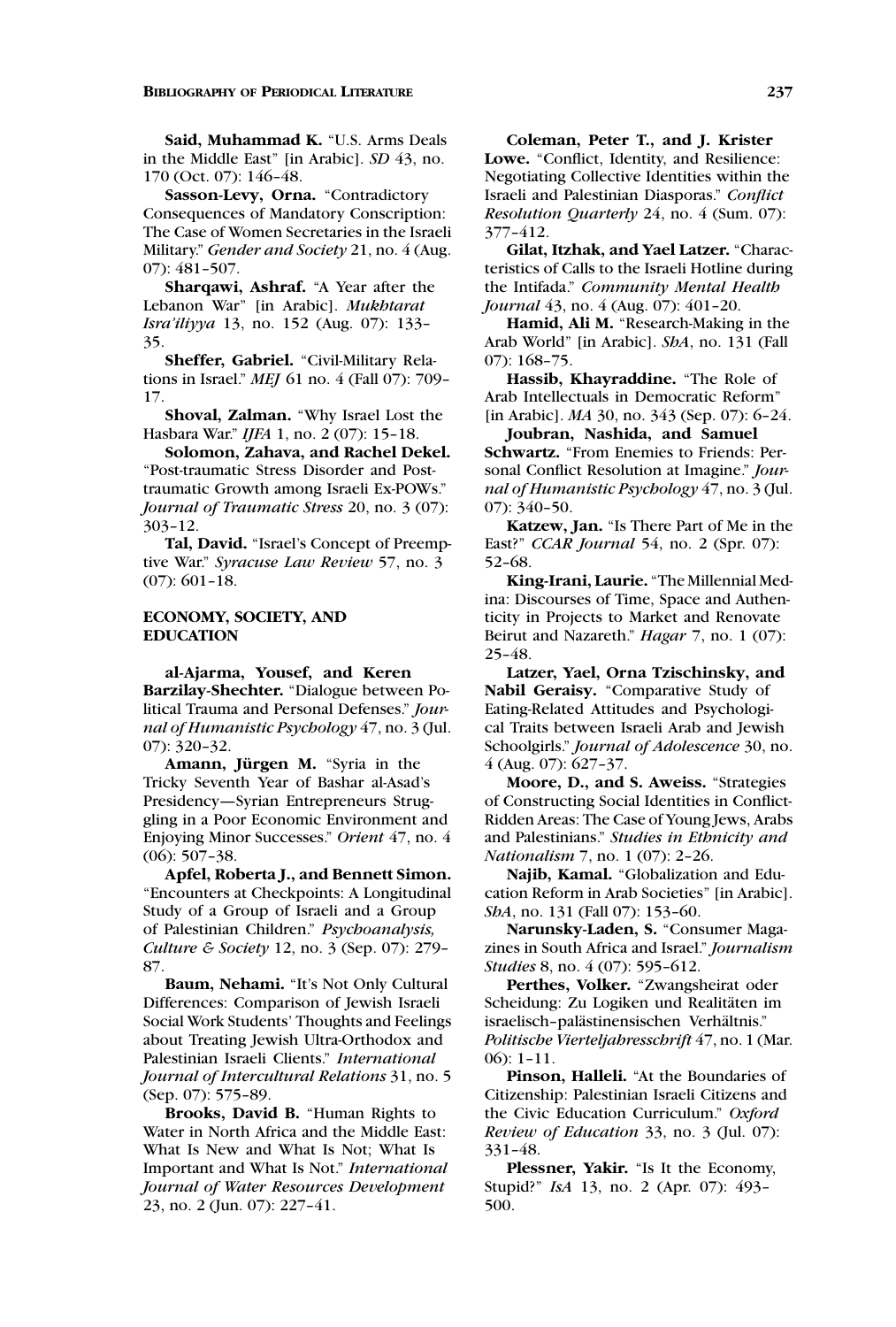**Sannawi, Mu'tasem Z.** "Arab States and the New Challenges of Modern Communication" [in Arabic]. *ShA*, no. 131 (Fall 07): 113–34.

**Schein, Andrew.** "An International Comparison of Economic Growth in Palestine/Israel, 1922–98." *MES* 43, no. 2 (Mar. 07): 311–20.

**Sultan, Balghaith.** "The Role of Arab Satellite Channels in Universalizing Arab Culture" [in Arabic]. *ShA*, no. 131 (Fall 07): 76–94.

**Tzafdia, Erez.** "When the Logic of Late Capitalism Meets the Logic of Ethno-Capitalism: An Exhibition Review of 'Separation'." *Hagar* 7, no. 1 (07): 49–54.

**Zawadi, Mahmud.** "The New Illiteracy of the Educated in the Arab World" [in Arabic]. *ShA*, no. 131 (Fall 07): 145–52.

# **LITERATURE AND ARTS**

**Attar, Samar.** "Buried in the Deepest Recesses of Memory: A Queen or a Slave? The Vision of Ghassan Kanafani and Emile Habibi of the City of Haifa." *ASQ* 29, no. 2 (Spr. 07): 37–56.

**Halevi-Wise, Yael.** "The 'Double Triangle' Paradigm: National Redemption in Bi-generational Love Triangles from Agnon to Oz." *Prooftexts* 26, no. 3 (Fall 06): 309– 43.

Hassan, Kadhim J. "Sayyâb, Lorca: une lecture croisée." *REP*, no. 104 (Sum. 07): 62–65.

**Huss, Ephrat.** "Symbolic Spaces: Marginalized Bedouin Women's Art as Self-Expression." *Journal of Humanistic Psychology* 47, no. 3 (Jul. 07): 306–19.

**al–Krenawi, Alean, and Nancy Slater.** "Bedouin-Arab Children Use Visual Art as a Response to the Destruction of Their Homes in Unrecognized Villages." *Journal of Humanistic Psychology* 47, no. 3 (Jul. 07): 288–305.

**Munz-Manor, Ophir. ¨** "All about Sarah: Questions of Gender in Yannai's Poems on Sarah's (And Abraham's) Barrenness." *Prooftexts* 26, no. 3 (Fall 06): 344–74.

**Najjar, Orayb A.** "Cartoons as a Site for the Construction of Palestinian Refugee Identity: An Exploratory Study of Cartoonist Naji al-Ali." *Journal of Communication Inquiry* 31, no. 3 (07): 255–85.

**Shlensky, Lincoln.** "Lost and Found: Aharon Appelfeld's Hebrew Literary Affiliations and the Quest for a Home in Israeli Letters." *Prooftexts* 26, no. 3 (Fall 06): 405– 48.

**Witteborn, S.** "The Expression of Palestinian Identity in Narratives about Personal Experiences: Implications for the Study of Narrative, Identity, and Social Interaction." *Research on Language and Social Interaction* 40, nos. 2–3 (07): 145–70.

# **BOOK REVIEWS**

### **REFERENCE AND GENERAL**

Joseph, Suad. **Encyclopedia of Women and Islamic Cultures: Family, Body, Sexuality and Health, Vol. 3** in *MESA Bulletin* 41, no. 1 (June 07): 44–45 (N. Gallagher).

Musalli, Ahmad. **Democracy and Human Rights in Islamic Thought** [in Arabic] in *MA* 30, no. 344 (Oct. 07): 147–51 (H. Ali).

Sadgrove, Philip. **History of Printing and Publishing in the Languages and Countries of the Middle East** in *MESA Bulletin* 41, no. 1 (June 07): 47–48 (C. Mitchell).

### **HISTORY (TO 1948) AND GEOGRAPHY**

Agmon, Iris. **Family and Court: Legal Culture and Modernity in Late Ottoman Palestine** in *AHR* 112, no. 3 (Jun. 07): 965 (R. Peters).

Bayyat, Fadel. **The Arab States under Ottoman Rule** [in Arabic] in *MA* 30, no. 344 (Oct. 07): 143–46 (M. Arnaout).

Khatib, Hisham. **Palestine and Egypt under the Ottomans: Paintings, Books, Photographs, Maps and Manuscripts** in *MESA Bulletin* 41, no. 1 (June 07): 49 (J. Mandaville).

Likhovski, Assaf. **Law and Identity in Mandate Palestine** in *ISF* 21, no. 2 (Sum. 07): 103–5 (M. Stanislawski); *ISF* 21, no. 2 (Sum. 07): 106–12 (C. Tomlinsi); *ISF* 21, no. 2 (Sum. 07): 113–17 (B. Wasserstein).

Paris, Timothy J. **Britain, the Hashemites, and Arab Rule, 1920–1925: The Sherifian Solution** in *IJMES* 39, no. 3 (Aug. 07): 482–83 (M. Provence).

Provence, Michael. **The Great Syrian Revolt and the Rise of Syrian Nationalism** in *Journal of Interdisciplinary History* 37, no. 3 (Win. 07): 504–5 (I. Lapidus).

Sha'ban, Fuad. **Islam and Arabs in Early American Thought and For Zion's Sake: The Judeo-Christian Tradition in American Culture** in *ASQ* 29, no. 1 (Win. 07): 71–78 (C. Brandabur).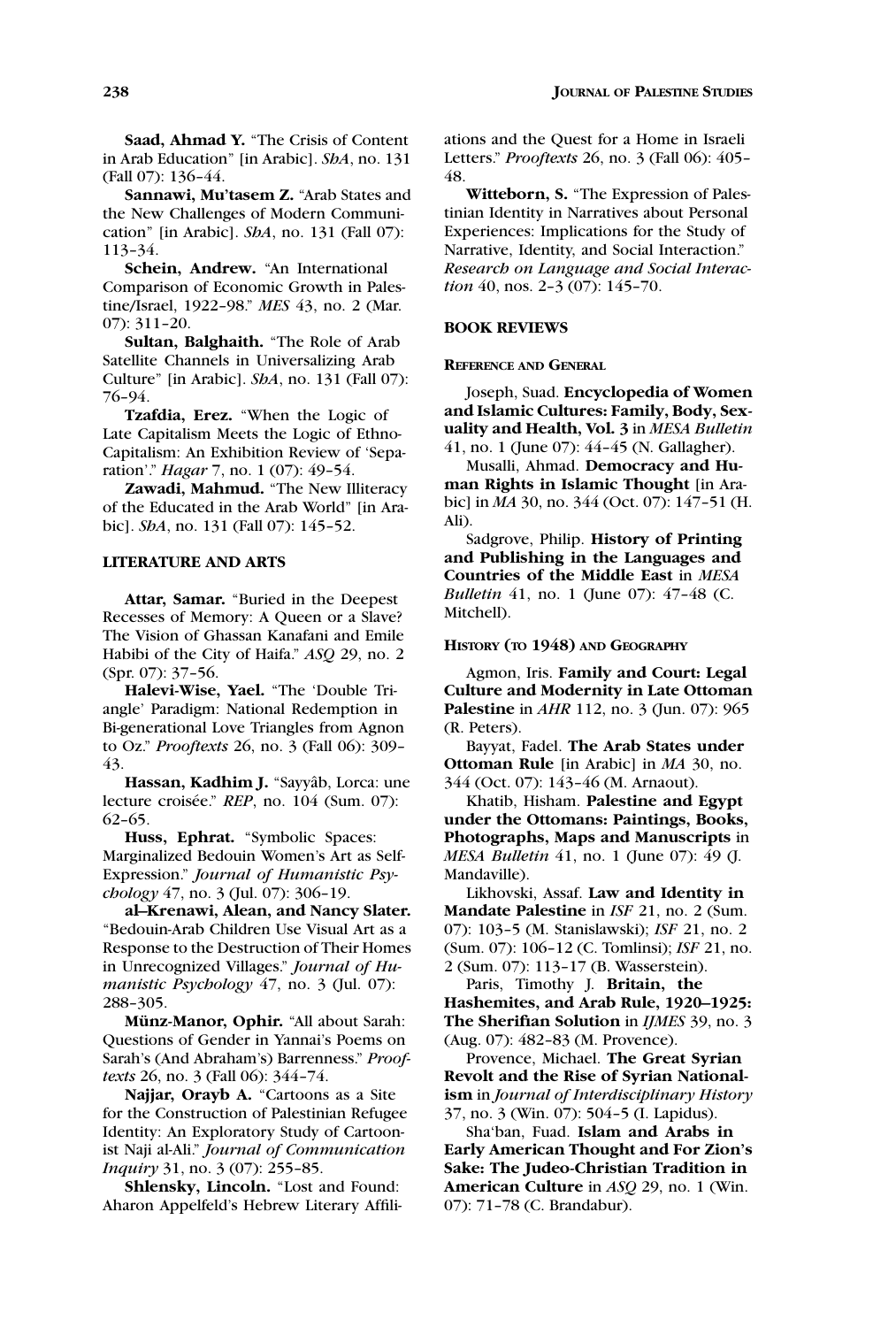Silver, Matthew. **First Contact: Origins of the American-Israeli Connection; Halutzim from America during the Palestine Mandate** in *Journal of American History* 94, no. 1 (Jun. 07): 333 (I. Anderson).

### **PALESTINIAN POLITICS AND SOCIETY**

Abu Sitta, Salman. **The Road of Return: Guidebook of Ruined and Present Cities, Villages, and Holy Places** [in Arabic] in *MDF*, no. 71 (Sum. 07): 142.

Baumgarten, Helga. **Hamas. Der politische Islam in Palastina ¨** in *Politische Vierteljahresschrift* 48, no. 2 (Jun. 07): 388– 90 (W. Ruf).

Carter, Jimmy. **Palestine: Peace Not Apartheid** in *PSQ* 122, no. 3 (Fall 07): 484– 85 (J. Slater).

Chehab, Zaki. **Inside Hamas: The Untold Story of the Militant Islamic Movement** in *MEJ* 61, no. 4 (Fall 07): 736–38 (L. Hudson).

Farsakh, Leila. **Palestinian Labour Migration to Israel: Labour, Land and Occupation** in *IJMES* 39, no. 3 (Aug. 07): 475–76 (D. Bartram).

Hroub, Khaled. **Hamas: A Beginner's Guide** [in Arabic] in *MDF*, no. 71 (Sum. 07): 148–51 (A. Fares).

Keating, Michael, Anne LeMore, and Robert Lowe. **Aid, Diplomacy and Facts on the Ground: The Case of Palestine** in *MEP* 14, no. 2 (Jun. 07): 159–61 (L. Hajjar).

Levitt, Matthew. **Hamas: Politics, Charity and Terrorism** in *MEP* 14, no. 2 (Jun. 07): 162–65 (S. Roy).

Nusseibeh, Sari, and Anthony David. **Once upon a Country: A Palestinian Life** in *MEJ* 61, no. 3 (Sum. 07): 549 (E. Hagopian).

Pappé, Ilan. **Ethnic Cleansing in Palestine** [in Arabic] in *MDF*, no. 71 (Sum. 07): 131–34 (R. Shehadeh).

Payes, Shany. **Palestinian NGOs in Israel: The Politics of Civil Society** in *IJMES* 39, no. 3 (Aug. 07): 478–79 (T. Rosmer).

Saleh, Mohsen, ed. **The Palestinian Strategic Report 2006** in *MDF*, no. 71 (Sum. 07): 143.

Sayigh, Anis. **Anis Sayigh on Anis Sayigh** [in Arabic] in *MDF*, no. 71 (Sum. 07): 135–41 (H. Abul Namel).

Tamimi, Azzam. **Hamas: Unwritten Chapters** in *LRB* 29, no. 13 (5 Jul. 07): 3, 5–6 (A. Crooke).

Yiftachel, Oren. **Ethnocracy: Land and Identity Politics in Israel/Palestine** in *MEJ* 61, no. 2 (Spr. 07): 356 (Y. Peled).

## **JERUSALEM**

Samman, Khaldoun. **Cities of God and Nationalism: Mecca, Jerusalem, and Rome as Contested World Cities** in *MEP* 14, no. 2 (Jun. 07): 170–72 (G. Talhami).

Singer, Amy. **Constructing Ottoman Beneficence: An Imperial Soup Kitchen in Jerusalem** in *IJMES* 39, no. 3 (Aug. 07): 489–90 (M. Stein).

Wharton, Annabel J. **Selling Jerusalem: Relics, Replicas, Theme Parks** in *AHR* 112, no. 3 (Jun. 07): 966 (O. Grabar).

### **ISRAELI POLITICS, SOCIETY, AND ZIONISM**

Bar-Tal, Daniel, and Yona Teichman. **Stereotypes and Prejudice in Conflict: Representations of Arabs in Israeli Jewish Society** in *AJISS* 24, no. 1 (07): 104–6 (K. Gandolfo).

Ben-Rafael, Eliezer, Thomas Gergely, and Yosef G. Gorni, eds. **Jewry between Tradition and Secularism: Europe and Israel Compared** in *Studies in Ethnicity and Nationalism* 7, no. 1 (07): 111–12 (C. Waxman).

Benvenisti, Meron. **Son of the Cypresses: Memories, Reflections, and Regrets from a Political Life** in *MEJ* 61, no. 4 (Fall 07): 740–42 (P. Wilcox).

Gorenberg, Gershom. **The Accidental Empire: Israel and the Birth of the Settlements, 1967–1977** in *PIJPEC* 14, no. 2 (07): 105–6 (B. Pogrund).

Levenson, Jon D. **Resurrection and the Restoration of Israel** in *Commentary* 123, no. 2 (07): 75–77 (D. Berger).

Waxman, Dov. **The Pursuit of Peace and the Crisis of Israeli Identity: Defending/Defining the Nation** in *MEJ* 61, no. 3 (Sum. 07): 537–38 (I. Peleg).

### **ARAB AND MIDDLE EASTERN POLITICS**

Adam, Heribert, and Kogila Moodley. **Seeking Mandela: Peacemaking between Israelis and Palestinians** in *Nations and Nationalism* 13, no. 3 (07): 552– 54 (P. Vandenberghe).

Anderson, Betty S. **Nationalist Voices in Jordan: The Street and the State** in *IJMES* 39, no. 3 (Aug. 07): 464–65 (T. Tell).

Blanford, Nicholas. **Killing Mr. Lebanon: The Assassination of Rafik Hariri and Its Impact on the Middle East** in *Journal of Peace Research* 44, no. 4 (Jul. 07): 525 (C. Gahre).

Falk, Avner. **Fratricide in the Holy Land: A Psychoanalytic View of the**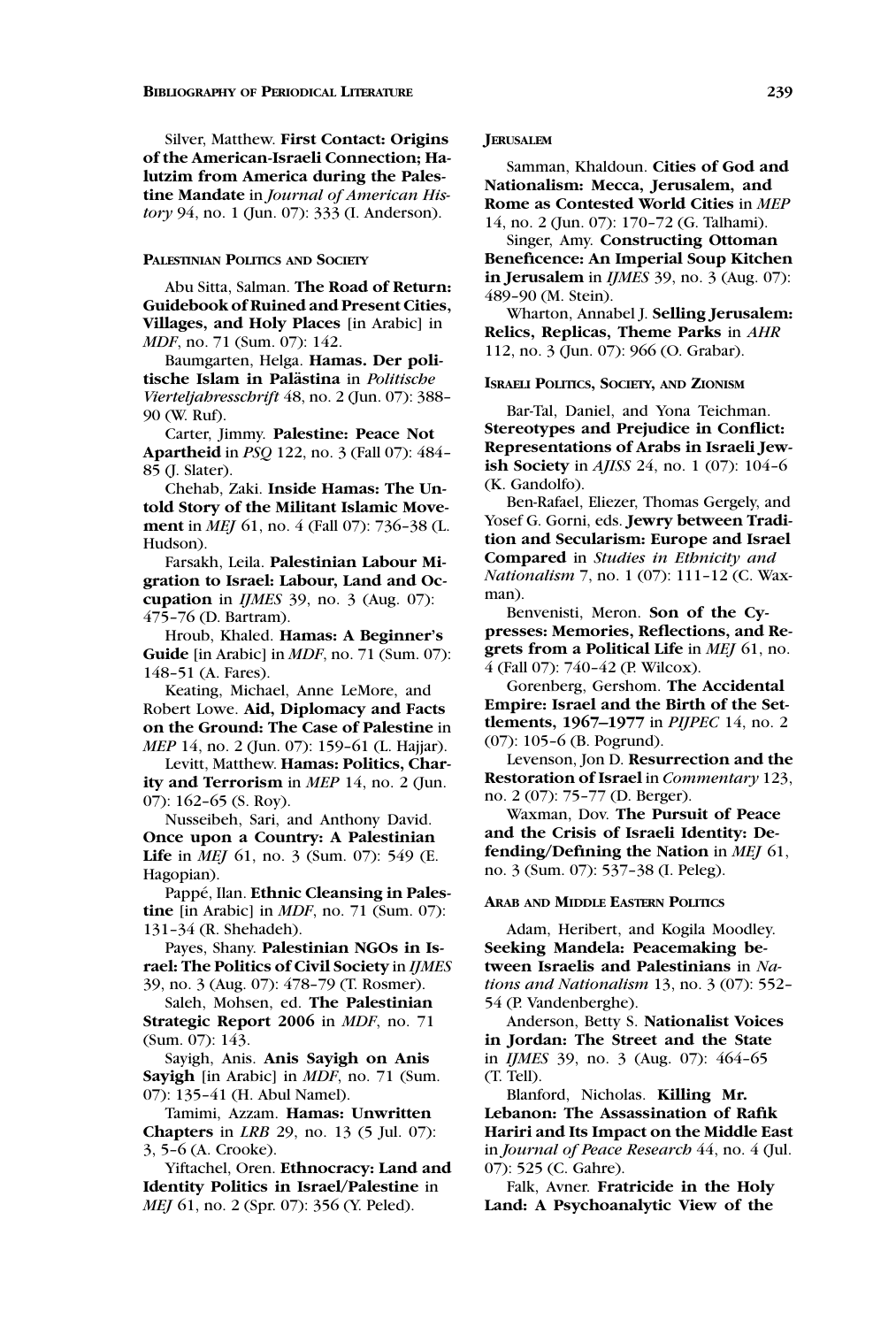**Arab-Israeli Conflict** in *IJMES* 39, no. 3 (Aug. 07): 473–74 (M. Dwairy).

Galvin, James L. **The Israel-Palestine Conflict: One Hundred Years of War** in *English Historical Review* 122, no. 497 (07): 853–54 (R. Ovendale).

Hafez, Mohammed M. **Why Muslims Rebel: Repression and Resistance in the Islamic World** in *ASQ* 28, no. 2 (Spr. 06): 72–73 (C. Fluehr-Lobban).

Hilal, Jamil, ed. **Where Now for Palestine: The Demise of the Two-State Solution** in *LRB* 29, no. 13 (5 Jul. 07): 3, 5–6 (A. Crooke).

Isacoff, Jonathan B. **Writing the Arab-Israeli Conflict: Pragmatism and Historical Inquiry** in *Perspectives on Politics* 5, no. 1 (07): 151–52 (M. Meilleur).

Mahfouz, Muhammad. **Freedom and Political Reform in the Arab World** [in Arabic] in *Majallat al-'Ulum al-Ijtima'iya* 35, no.3 (07): 166–75 (A. Khatatina).

Nadan, Amos. **The Palestinian Peasant Economy under the Mandate: A Story of Colonial Bungling** in *MEJ* 61, no. 4 (Fall 07): 734–36 (K. Stein).

Nevo, Joseph. **King Hussein and the Evolution of Jordan's Perception of a Political Settlement with Israel, 1967– 1988** in *MEJ* 61, no. 2 (Spr. 07): 357 (M. Joyce).

Picard, Elizabeth, ed. **Politics in the Arab World** in *MEJ* 61, no. 2 (Spr. 07): 367–68 (C. Henry).

Posusney, Marsha P., and Michele P. Angrist, eds. **Authoritarianism in the Middle East: Regimes and Resistance** in *IJMES* 39, no. 3 (Aug. 07): 505–7 (F. Lawson).

Richard Norton, Augustus. **Hezbollah: A Short History** in *MEJ* 61, no. 4 (Fall 07): 724–25 (K.C. Ellis).

Rougier, Bernard. **Everyday Jihad: The Rise of Militant Islam among Palestinians in Jordan** in *MEJ* 61, no. 4 (Fall 07): 725–26 (A. Knudsen); *MER* 37, no. 3 (Fall 07): 42–45 (L. Khalili).

Roy, Sara. **Failing Peace: Gaza and the Palestinian-Israeli Conflict** in *LRB* 29, no. 13 (5 Jul. 07): 3, 5–6 (A. Crooke); *MEJ* 61, no. 3 (Sum. 07): 543 (R. Brynen).

Scott, David, and Charles Hirschkind, eds. **Powers of the Secular Modern: Talal Asad and His Interlocutors** in *AJISS* 24, no. 2 (07): 121–23 (I. Blumi).

Shelah, Ofer, and Yoav Limor. **Captives in Lebanon** [in Hebrew] in *MDF*, no. 71 (Sum. 07): 144–47 (Y. Bar Josef).

Weinberger, Peter E. **Co-opting the PLO: A Critical Reconstruction of the Oslo**

**Accords, 1993–1995**, in *MEJ* 61, no. 2 (Spr. 07): 346–47 (G. Steinberg).

### **INTERNATIONAL RELATIONS**

Bahgat, Gawdat. **Israel and the Persian Gulf: Retrospect** in *MESA Bulletin* 41, no. 1 (June 07): 57–58 (D. Spector).

Bar-Tal, Daniel, and Yona Teichman. **Stereotypes and Prejudice in Conflict: Representations of Arabs in Israeli Jewish Society** in *AJISS* 24, no. 1 (07): 104–6 (K. Gandolfo).

Ben-Rafael, Eliezer, Thomas Gergely, and Yosef G. Gorni, eds. **Jewry between Tradition and Secularism: Europe and Israel Compared** in *Studies in Ethnicity and Nationalism* 7, no. 1 (07): 111–12 (C. Waxman).

Ben-Zvi, Abraham. **The Origins of the American-Israeli Alliance: The Jordanian Factor** in *MEJ* 61, no. 4 (Fall 07): 722–23 (M. Mart).

Levenson, Jon D. **Resurrection and the Restoration of Israel** in *Commentary* 123, no. 2 (07): 75–77 (D. Berger).

Waxman, Dov. **The Pursuit of Peace and the Crisis of Israeli Identity: Defending/Defining the Nation** in *MEJ* 61, no. 3 (Sum. 07): 537–38 (I. Peleg).

Weimann, Gabriel. **Terror on the Internet: The New Arena, the New Challenges** in *PIJPEC* 14, no. 2 (07): 107–9 (T. Jackson).

#### **LAW**

Chase, Anthony, and Amr Hamzawy, eds. **Human Rights in the Arab World: Independent Voices** in *MEJ* 61, no. 2 (Spr. 07): 366 (A. Hawthorne).

### **MILITARY**

Bar-Joseph, Uri. **The Watchman Fell Asleep: The Surprise of Yom Kippur and Its Sources** in *IJMES* 39, no. 3 (Aug. 07): 479–80 (J. McTague).

Cordesman, Anthony H. **Arab-Israeli Military Forces in an Era of Asymmetric Wars** in *MESA Bulletin* 41, no. 1 (June 07): 58–59 (D. Spector).

Thornhill, Michael T. **Road to Suez: The Battle of the Canal Zone** in *MEJ* 61, no. 2 (Spr. 07): 369 (S. Mawby).

#### **LITERATURE AND ARTS**

Ankori, Gannit. **Palestinian Art** in *ASQ* 29, no. 2 (Spr. 07): 57–60 (N. Shabout).

Khatib, Lina. **Filming the Modern Middle East: Politics in the Cinemas of Hollywood and the Arab World** in *MEJ* 61, no. 3 (Sum. 07): 552 (R. Allam).